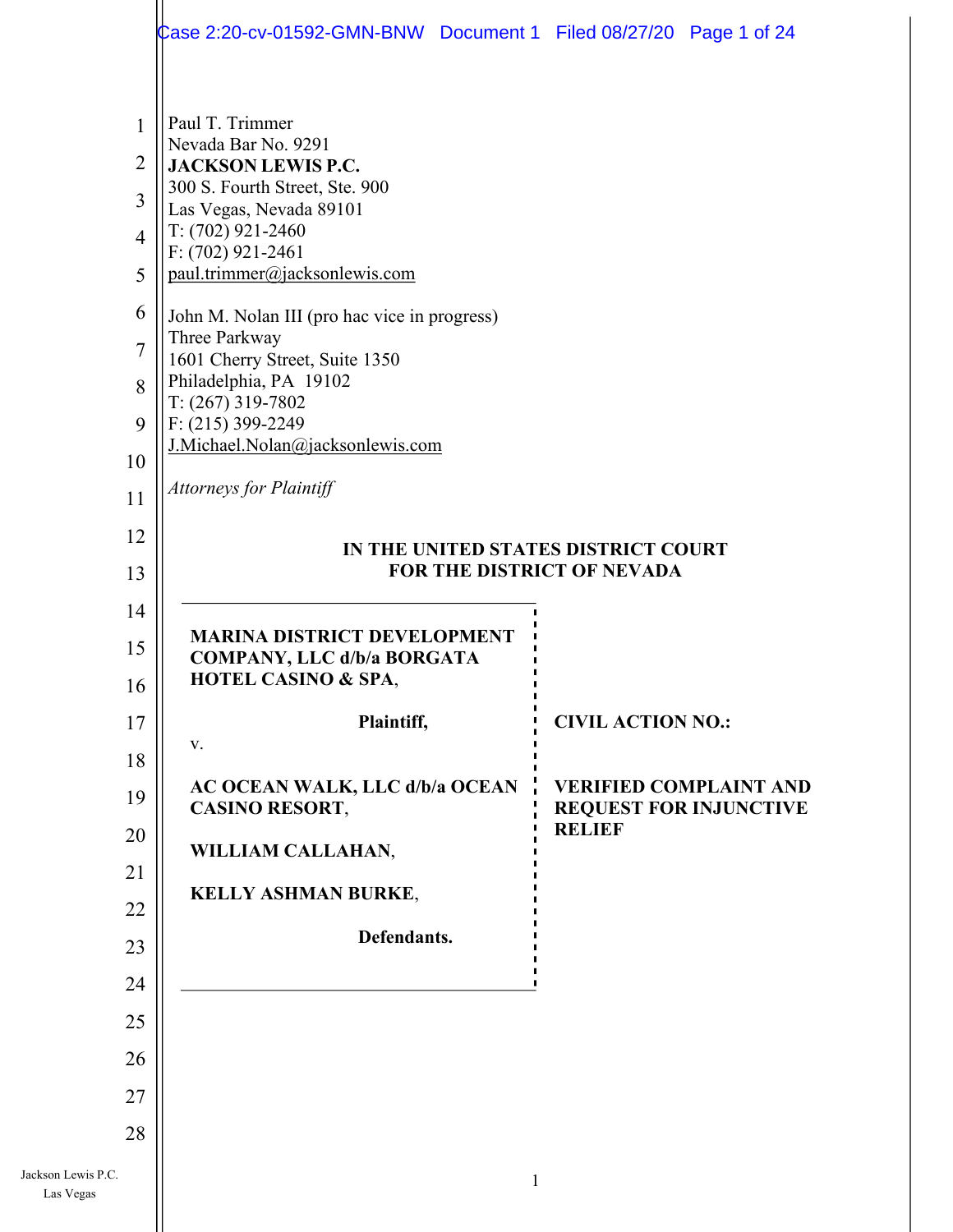1

#### **VERIFIED COMPLAINT**

2 3 4 5 Marina District Development Company, LLC d/b/a Borgata Hotel Casino & Spa ("Borgata"), by and through its undersigned counsel, hereby brings this action against Defendant AC Ocean Walk, LLC d/b/a Ocean Casino Resort ("Ocean") and Defendants William Callahan ("Callahan") and Kelly Ashman Burke ("Burke").

6 7 8  $\mathbf Q$ 10 11 12 13 14 15 16 17 18 19 As set forth below, Ocean is in the process of raiding Borgata's casino marketing department. Injunctive relief is necessary because all informal efforts to resolve the dispute and protect Borgata's business from irreparable harm have failed. The raid began when Ocean hired Burke and Callahan. Burke, Borgata's former Executive Director of Marketing (a position which gave her unique access intimate knowledge of Borgata's marketing strategies and customer loyalty databases), was hired at the end of the term of her employment agreement but in violation of her post-employment non-competition and other restrictions. Ocean solicited away Callahan, Borgata's Vice President of Relationship Marketing, in the middle of his contractual term of employment. Callahan never returned his Borgata company phone and all of the trade secrets stored therein; even now, he and his counsel have refused to return it. And, in a transparent ruse to circumvent his non-competition obligations, Ocean gave the career casino marketing executive the title of "SVP of Hotel Operations" despite the fact that during his eighteen years of work at Borgata, he had never overseen hotel operations, never overseen housekeeping, never overseen front desk, bell desk, or janitorial services (all of which are core hotel functions).

20 21 22 23 24 25 26 27 28 Ocean announced its hiring of Callahan and Burke on August 13, 2020. Since then, it has hired away three more Borgata executives who worked with Callahan and Burke to service Borgata's most valuable casino clients, including Chris O'Connor (Borgata's Director of Casino Credit), Steve Ebner (Borgata's Director of Slots) and Ryan Burch (Borgata's Director of Front Office Operations), as well as Ted Herschel, Borgata's former Vice President of Slots, who while no longer employed is subject to contractual non-solicitation obligations. The near simultaneous solicitation and hiring of these individuals – all of whom are subject to statutory and common law trade secret restrictions – to work in positions which will require the immediate misuse of those trade secrets and other confidential and proprietary information demonstrates Ocean's intention to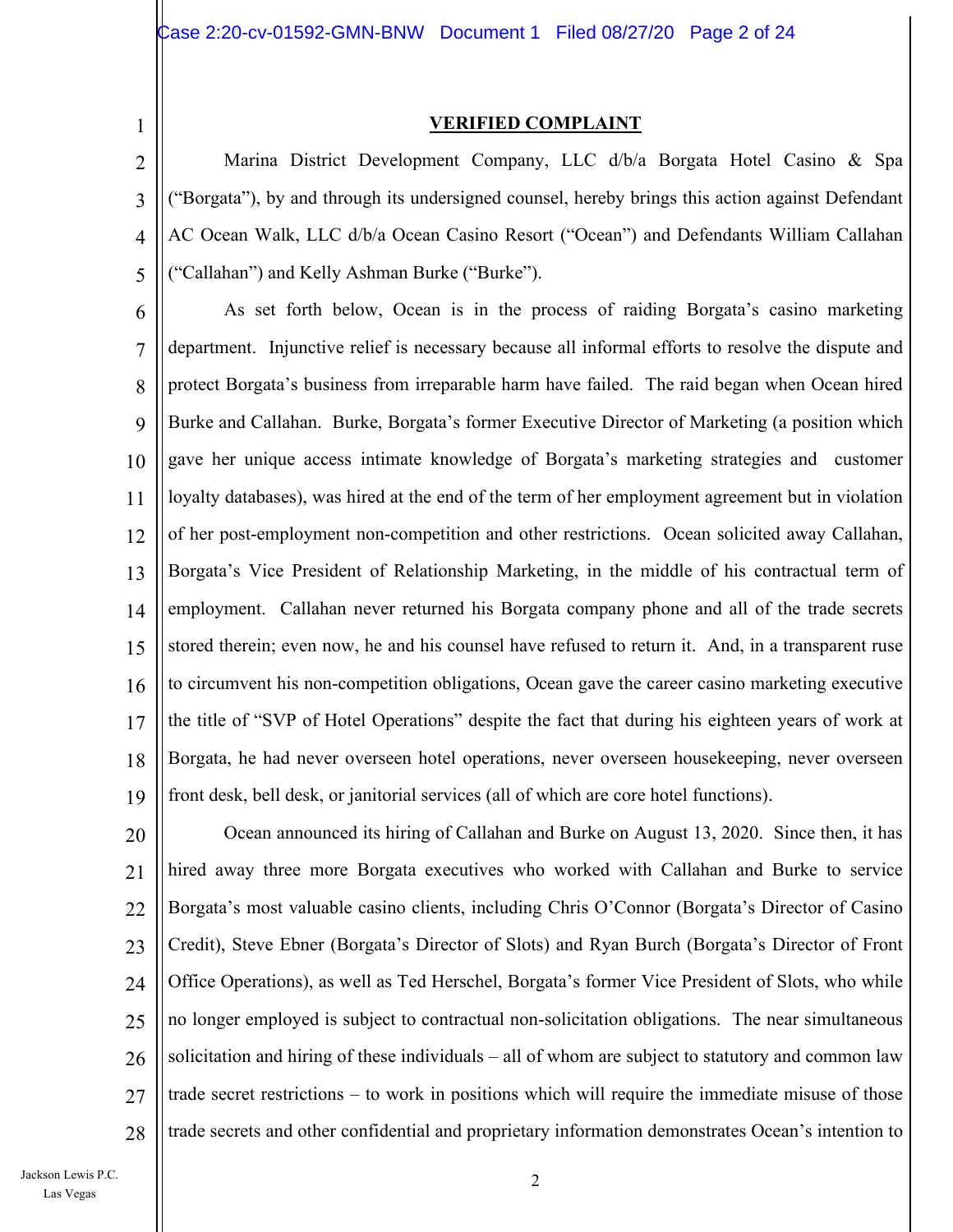### $\textcolor{red}{\zeta}$ ase 2:20-cv-01592-GMN-BNW Document 1 Filed 08/27/20 Page 3 of 24

1 2 | its trade secrets and other confidential and proprietary information. cripple Borgata's casino operation and misappropriate both Borgata's business relationships and

| 3              | Borgata demanded that Ocean cease and desist its activities last Thursday, August 20,              |
|----------------|----------------------------------------------------------------------------------------------------|
| $\overline{4}$ | 2020. Ocean's counsel respondence on Monday, August 24, 2020 and asked for time to respond.        |
| 5              | Despite the fact that Burke and Callahan's employment clearly and indefensibly violates their      |
| 6              | agreements with Borgata, Ocean has thus far refused to discontinue their employment, and with      |
| 7              | respect to Callahan, has repeatedly refused to turn over his Borgata cellular phone and all of the |
| 8              | trade secrets and confidential and proprietary information contained on the device. Immediate      |
| 9              | injunctive relief is necessary, and because Burke and Callahan's employment agreements vest        |
| 10             | courts in Nevada with exclusive jurisdiction over any claim relating to or arising out of their    |
| 11             | employment with Borgata, Borgata has filed its lawsuit in this District.                           |
| 12             | <b>PARTIES</b>                                                                                     |
| 13             | Borgata is a New Jersey limited liability company with its principal place of<br>1.                |
| 14             | business at 1 Borgata Way, Atlantic City, NJ 08401.                                                |
| 15             | 2.<br>Borgata is a hotel casino which provides luxury hotel accommodations, luxury spa             |
| 16             | services, dining, and casino gaming.                                                               |
| 17             | 3.<br>Ocean is a New Jersey corporation with its principal place of business at 500                |
| 18             | Boardwalk, Atlantic City, NJ, 08401.                                                               |
| 19             | Ocean is located less than three miles away from Borgata, and like Borgata it is a<br>4.           |
| 20             | hotel casino which provides luxury hotel accommodations, luxury spa services, dining, and casino   |
| 21             | gaming.                                                                                            |
| 22             | Ocean is a direct competitor to Borgata.<br>5.                                                     |
| 23             | 6.<br>Defendant William Callahan is an individual and a resident of Ocean City, New                |
| 24             | Jersey.                                                                                            |
| 25             | 7.<br>Defendant Kelly Ashman Burke is an individual and a resident of Northfield, New              |
| 26             | Jersey.                                                                                            |
| 27             | 8.<br>Ted Herschel, Chris O'Connor, Ryan Burch and Steve Ebner are former Borgata                  |
| 28             | employees who have been solicited to work at Ocean within the last several weeks. Although not     |
|                | 3                                                                                                  |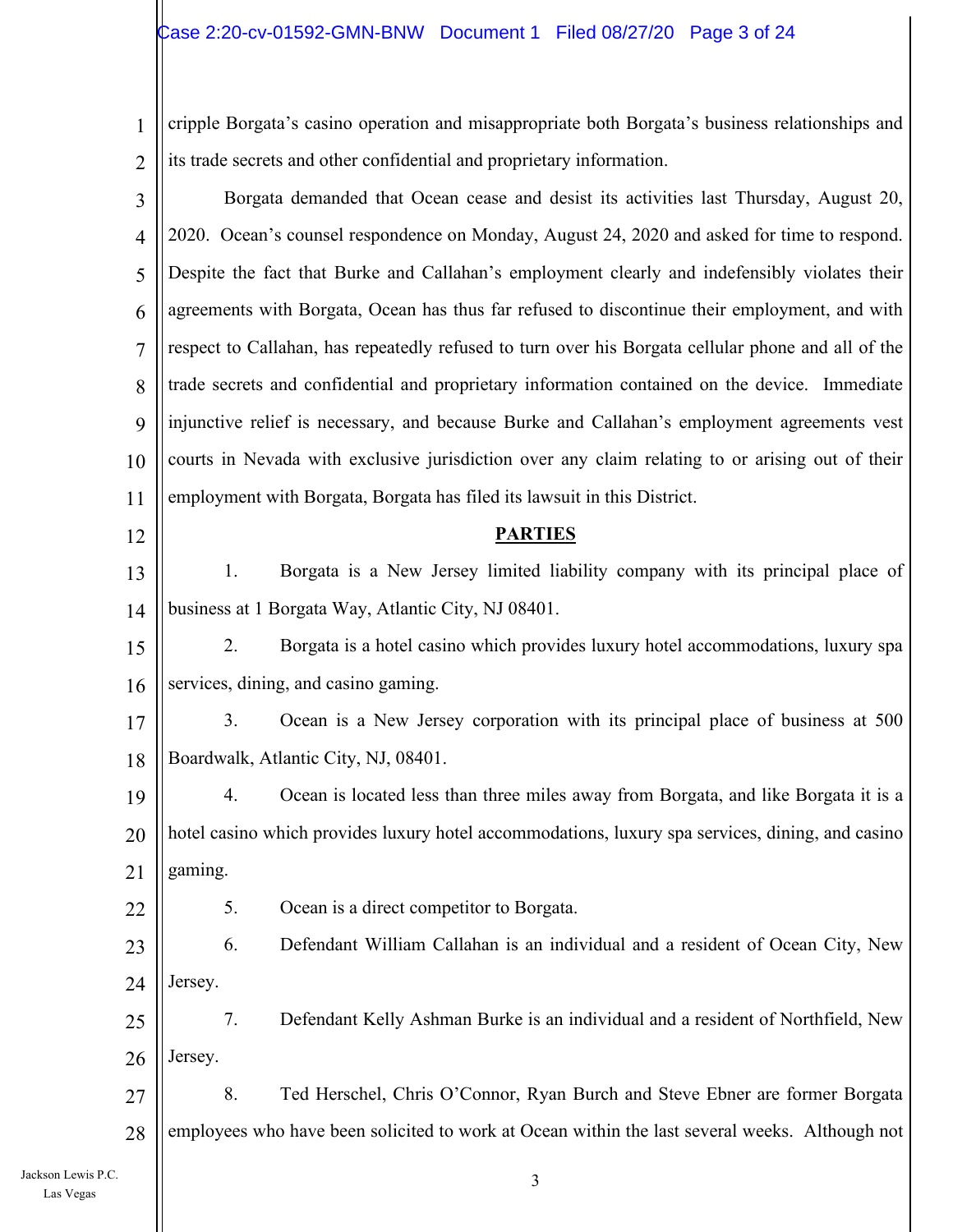1 2 3 4 named as Defendants at this time, their new positions at Ocean appear to require the inevitable disclosure of Borgata's trade secrets and other confidential and proprietary information, and on that basis, this action may be amended to name all four individuals as defendants at an appropriate date.

#### **JURISDICTION AND VENUE**

6 7 8  $\mathbf Q$ 9. The Court has original subject matter jurisdiction pursuant to 28 U.S.C. § 1331 as Borgata's Defend Trade Secrets Act (18 U.S.C. § 1831, *et seq*.) ("DTSA") and Racketeer Influenced and Corrupt Organizations (18 U.S.C. § 1961, *et seq*.) ("RICO") claims arise under federal law.

10 11 12 13 14 15 16 17 10. The Court has personal jurisdiction over Callahan and Burke because their employment agreements with Borgata vest courts in Clark County, NV with exclusive jurisdiction over any and all claims arising from their violation of those agreements, including but not limited to the DTSA, RICO, non-competition, non-solicitation and misappropriation claims alleged below. The Court has personal jurisdiction over Ocean because Callahan and Burke have perpetrated those violations while employed by and acting as agents of Ocean. Their conduct, which vests this Court with personal jurisdiction, is imputed to their employer, Ocean and vests this Court with personal jurisdiction over Ocean as well.

11. Venue is proper in the District of Nevada for the same reasons.

19 20 21 12. Callahan and Burke's employment agreements contain New Jersey choice of law provisions, and on that basis, the allegations in the Complaint are pleaded under federal and/or New Jersey state law.

22

28

18

5

#### **FACTUAL ALLEGATIONS**

23 24 25 13. Borgata hired Callahan in 2002, and he worked for Borgata continuously for the next eighteen years, ultimately entering into an employment agreement to work as Borgata's Vice President of Relationship Marketing.

26 27 14. As the Vice President of Relationship Marketing, Callahan oversaw the development and maintenance of Borgata's relationships with its most important casino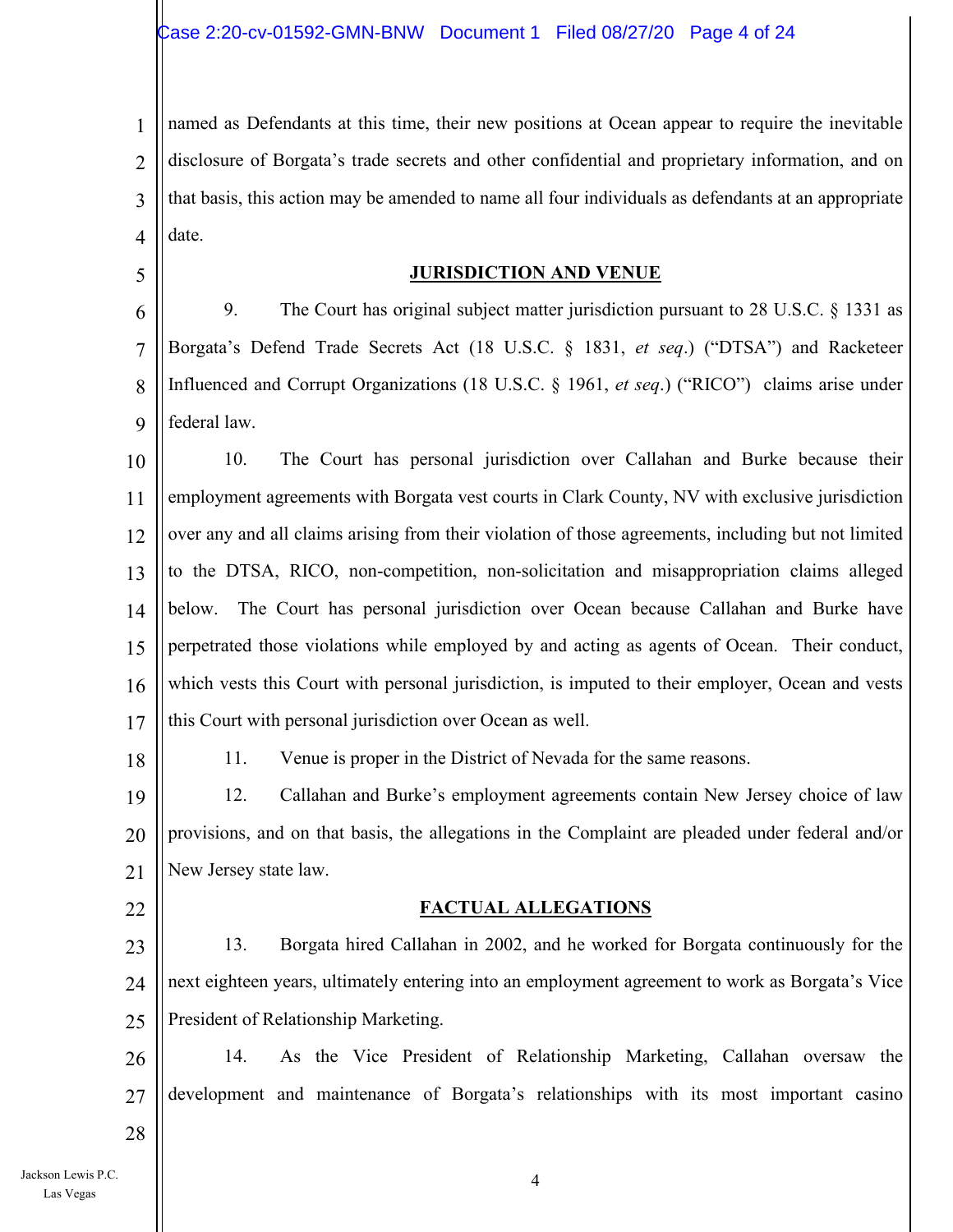1 2 customers, including but not limited to casino customers who had "Noir" status in MGM Resorts' M-Life loyalty program.

3 4 5 6 15. At the time of his resignation in July 2020, Callahan had just completed the first year of a new three-year contract which paid him several hundred thousands of dollars per year plus bonus<sup>1</sup>. The "Specified Term" of employment began March 20, 2019 through March 19, 2022. *See* Callahan Employment Agreement attached hereto as Exhibit "A".

7 8  $\mathbf Q$ 10 16. As set forth in that agreement, the focus of Callahan's job duties was the overall guest experience for high level guest, included developing relationships with Borgata's potential and existing clients, securing relationships with existing clients, and acting as a high-level liaison for Borgata's highest level casino clientele and large corporate patrons.

11 12 13 17. To that end, Callahan personally oversaw Borgata's highest-level patrons, including those who spend or gamble \$1.5 million to \$4 million *per visit* to Borgata and are collectively responsible for approximately \$25 million in revenue to Borgata per year.

14 15 16 17 18. Callahan used Borgata corporate resources to develop and enrich close personal relationships with these patrons, including making the Company's corporate jet available to them, attending weddings, providing luxury accommodations, attending football and basketball games, and other social activities.

18 19 20 21 22 23 24 25 19. Callahan also possessed detailed knowledge of the these players' particular requirements and practices and had knowledge of how Borgata extended credit to these individuals, when and in what amounts Borgata might discount large losses, the extent to which Borgata would negotiate and modify certain rules that might affect the outcome of game play, the assignment of players to Borgata's exclusive "Residence" hotel rooms, which are exclusive suites not available for cash reservations, and players' amenity and food and beverage preferences, and other information about the players and their tendencies that Borgata relied upon to provide it with a competitive advantage in retaining these players during their visits to Atlantic City.

- 26
- 27

28

<sup>1</sup> To protect the secrecy of the agreement, we have redacted Callahan's employment agreement and will make it available for review by the Court.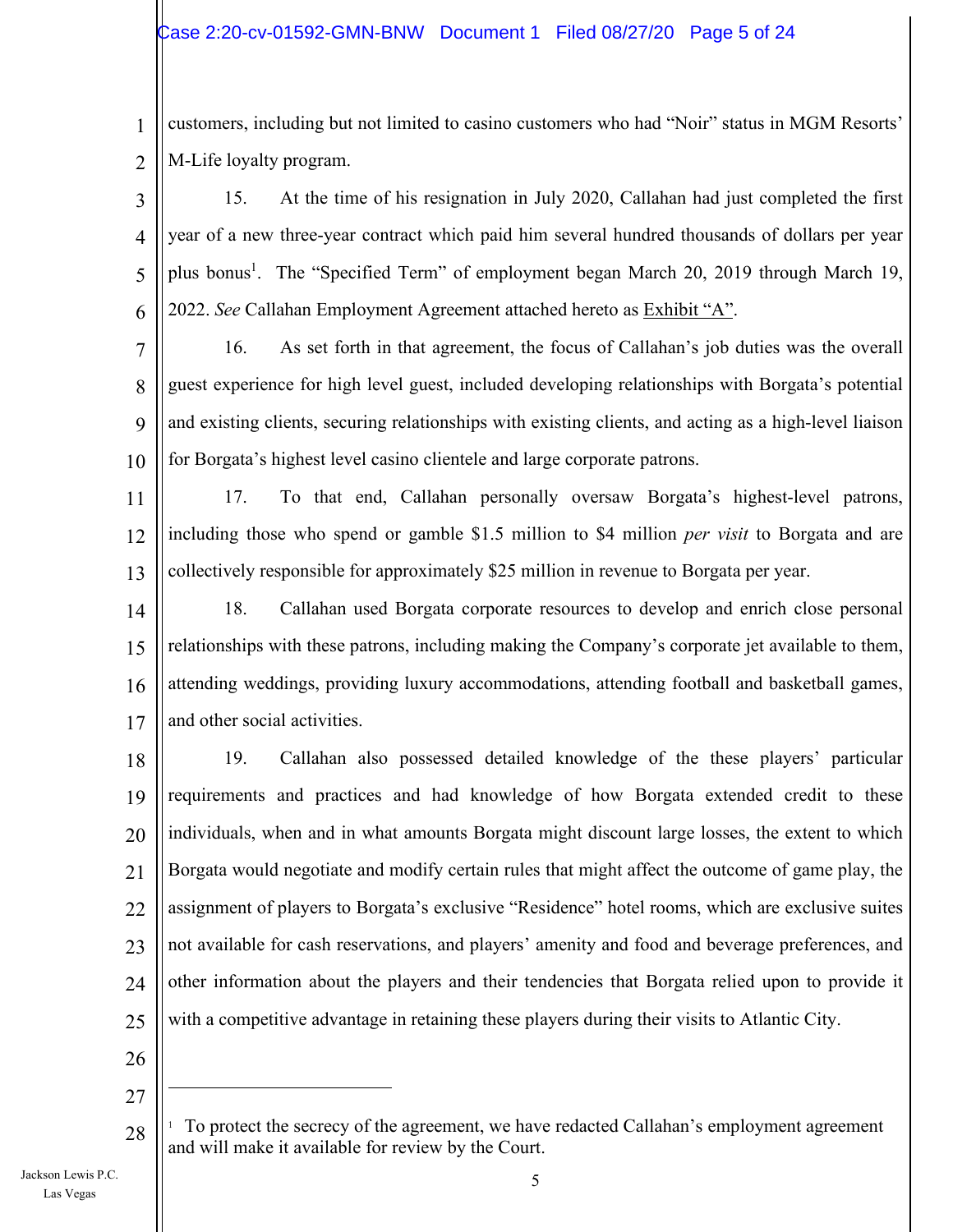1 2 3 4 5 20. Callahan communicated with these players directly with the smartphone Borgata provided to him for work purposes. On information and belief – because Callahan has thus far refused to return the phone -- this phone contains the personal cell phone numbers for these players and patrons, as well as text message conversations and other trade secret information about high value players.

6

21. Callahan's use of the smartphone was subject to various Borgata policies.

7 8 22. Borgata uses the Mobile/Cellular Device Acceptance Policy provided by MGM Resorts International.

9 10 11 23. The Policy states that "Team member is responsible to return the device and all supplied accessors (i.e. charger, USB cable, SIM card, headphone) to Information Technology upon request or termination of employment."

12 13 24. The Policy states that "MGMRI is the owner of the device and the team member is the custodian."

14 15 16 25. The Policy states that "MGMRI reserves the right to monitor or review any and all data and information contained on the team member['s] device, including use of the Internet and email or any other electronic communication, without prior notice."

17 18 19 26. The Policy states that "Email and internet access are not private. Information that you enter into the device is the property of MGMRI and may be used for any purpose that management determines is appropriate."

20 21 22 23 27. Borgata also maintains a Computer Use Agreement, a Computer Use Policy, and a Code of Conduct Policy. All of these policies state that company smartphones and email systems contain trade secrets and confidential information, are monitored and that employees such as Callahan should not expect privacy.

24 25 28. Anyone in possession of this smartphone is in actual possession of Borgata's highest-tier player and patron list and the means to communicate with them directly.

26 27 29. Upon his resignation, Callahan refused to return the smartphone and is still in possession of the smartphone and all of the communications and player and patron phone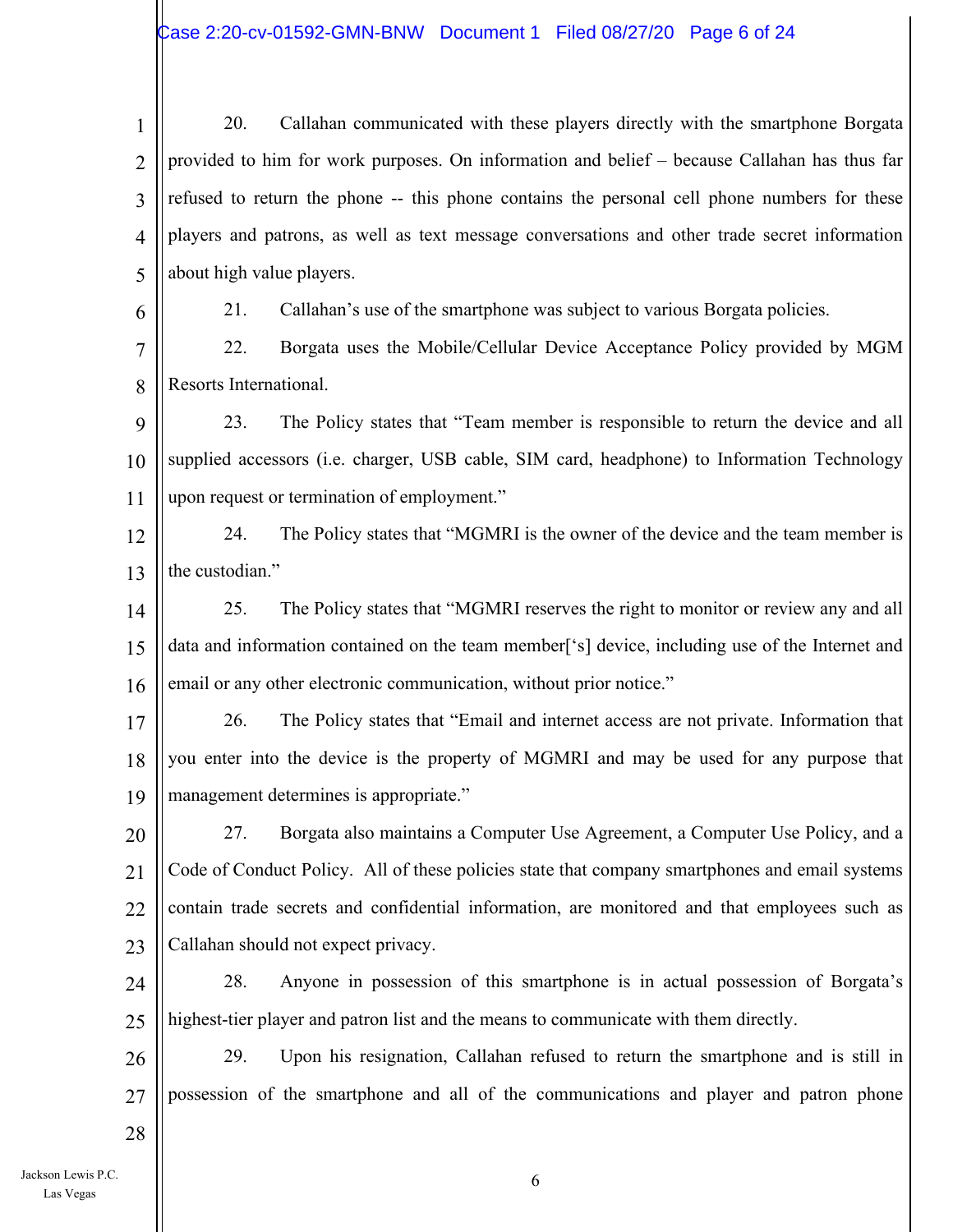1 2 numbers inside it, and all of the players' and patrons' particular needs and requests overseen and handled by Callahan.

3 4 5 30. This type of knowledge is highly sensitive information in the gaming industry and is the exact type of information that could be used by Borgata's competitors to sway high level players and corporate clientele to patronize their hotels and casinos.

6 7 8 31. The contents of Borgata's smartphone constitute highly sensitive Borgata trade secrets and they remain within his control. Borgata instructed Callahan to return the phone on July 17, 2020. Although he said he would do so, he has not.

9 10 11 12 32. Even without the smartphone itself, Callahan has personal and intrinsic knowledge of the particular wants and needs, permissions sought, accommodation preferences, schedules, gaming habits, credit requirements, comp requirements, and staffing preferences for Borgata's highest-level players and top patrons.

13 14 15 16 33. Due to Callahan's high-level position with Borgata and inevitable obtainment and development of detailed personal and professional knowledge of Borgata's most valuable clientele, his Employment Agreement contained restrictive covenants, including non-solicitation, confidentiality, and non-competition provisions.

17 18 19 34. In the Employment Agreement, Callahan specifically acknowledges that he would obtain sensitive information rising to the level of "Confidential Information" in the performance of his job functions:

Employee acknowledges that, in the course of performing Employee's responsibilities under this Agreement, Employee will form relationships and become acquainted with "Confidential Information" (defined below in Section 22). Employee further acknowledges that such relationships and the Confidential Information are valuable to Employer and the Company, and the restrictions on Employee's future employment contained in this Agreement, if any, are reasonably necessary in order for Employer to remain competitive in Employer's various businesses and to prevent Employee from engaging in unfair competition against Employer after termination of Employee's employment with Employer for any reason. 20 21 22 23 24 25

- 26 *See* Exhibit "A", ¶ 8.
- 27 28

35. Callahan agreed to a non-competition provision in the Employment Agreement: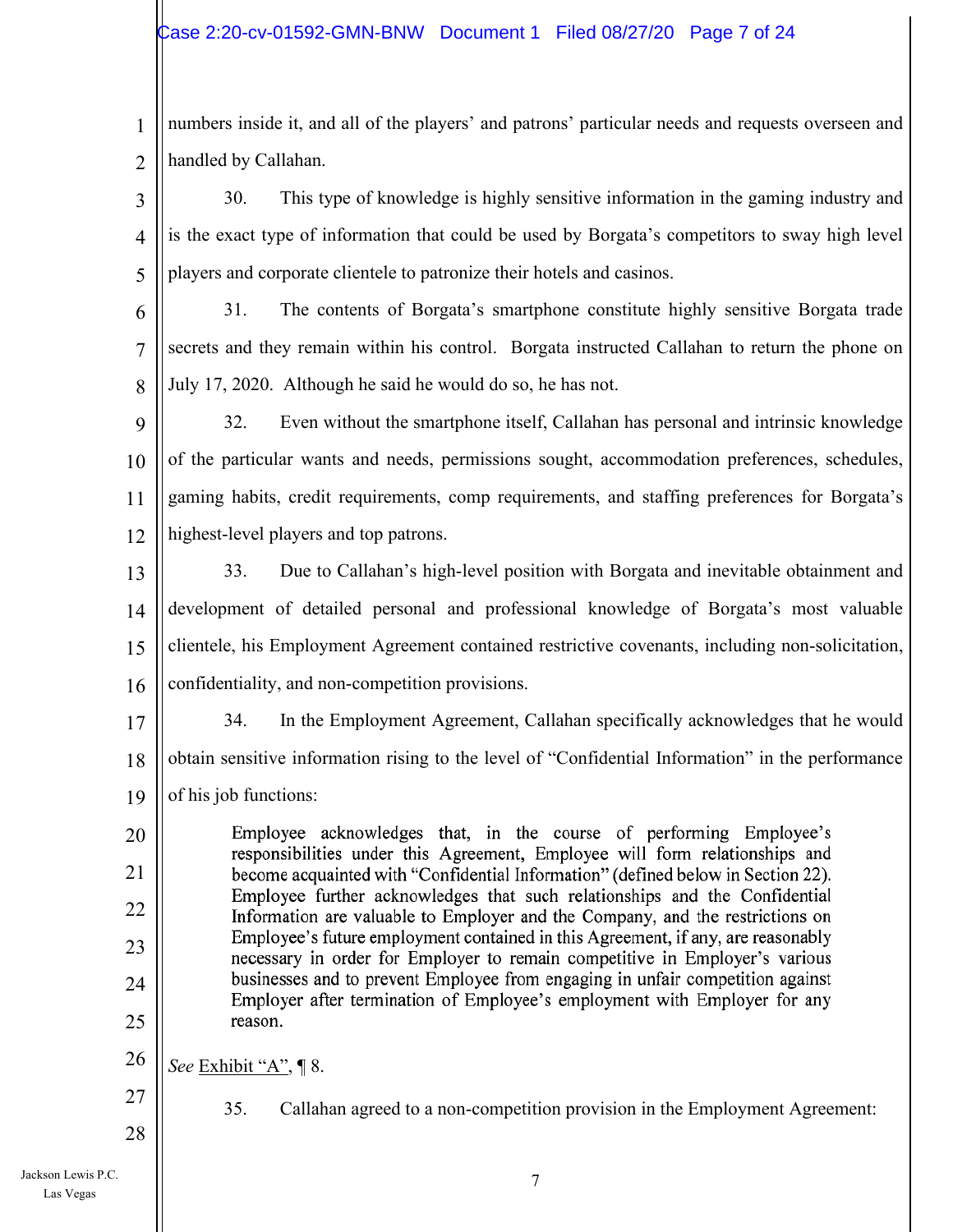Competition. Except as otherwise explicitly provided in Paragraph 10 of this Agreement, during the entire Specified Term and thereafter for the "Restrictive Period" (defined below in Section 22) Employee shall not directly or indirectly be employed by, provide consultation or other services to, engage in, participate in or otherwise be connected in any way with any "Competitor" (defined below in Section 22) in any capacity that is or directs the same, substantially the same or similar to the position or capacity (irrespective of title or department) as that held at any time during Employee's employment with Employer; provided, however, that if Employee remains employed at-will by Employer after expiration of the Specified Term Employee shall not be subject to this Section 8.1 unless (i) Employee is terminated for Employer's Good Cause as determined by Employer or (ii) Employee resigns his or her position, in which case Employee will remain subject to this Section 8.1 for the remainder of the Restrictive Period. *See* Exhibit "A", ¶ 8.1. 36. The Employment Agreement defines the Restrictive Period as "the twelve (12) month period immediately following any separation of employee from active employment for any

13 14 reason occurring during the Specified Term or the twelve (12) month period immediately following the expiration of the Specific Term." *See* Exhibit "A", p. 16.

15 16 37. Callahan specifically agreed not to work for Borgata's competitors as follows (in relevant part):

(1) Any person, corporation, partnership, limited liability company or other entity or any kind, no matter how defined or identified, that is either directly, indirectly or through an affiliated entity, engaged in or proposes to engage in the ownership, operation or management of a gaming establishment that (i) is located anywhere worldwide and will regularly or on occasion accept single hand Baccarat wagers equal to or greater than \$25,000 USD or (ii) is located in Macau, Hong Kong. Singapore, Taiwan, Japan, South Korea or within the city limits of Atlantic City, Philadelphia, Boston or Baltimore or within Prince Georges County, Maryland; or

23 *See* Exhibit "A", p. 14.

1

2

3

4

5

6

7

8

9

10

11

12

17

18

19

20

21

22

24 25 26 27 28 38. Borgata is informed and believes that Callahan began communicating with Ocean at least as early as June 2020, and during that month, it appears that he sought counsel regarding potential methods to circumvent his noncompetition agreement and also communicated with Mark Conboy, a partner in Luxor Capital, the hedge fund which owns and operates Ocean, about accepting employment at Ocean.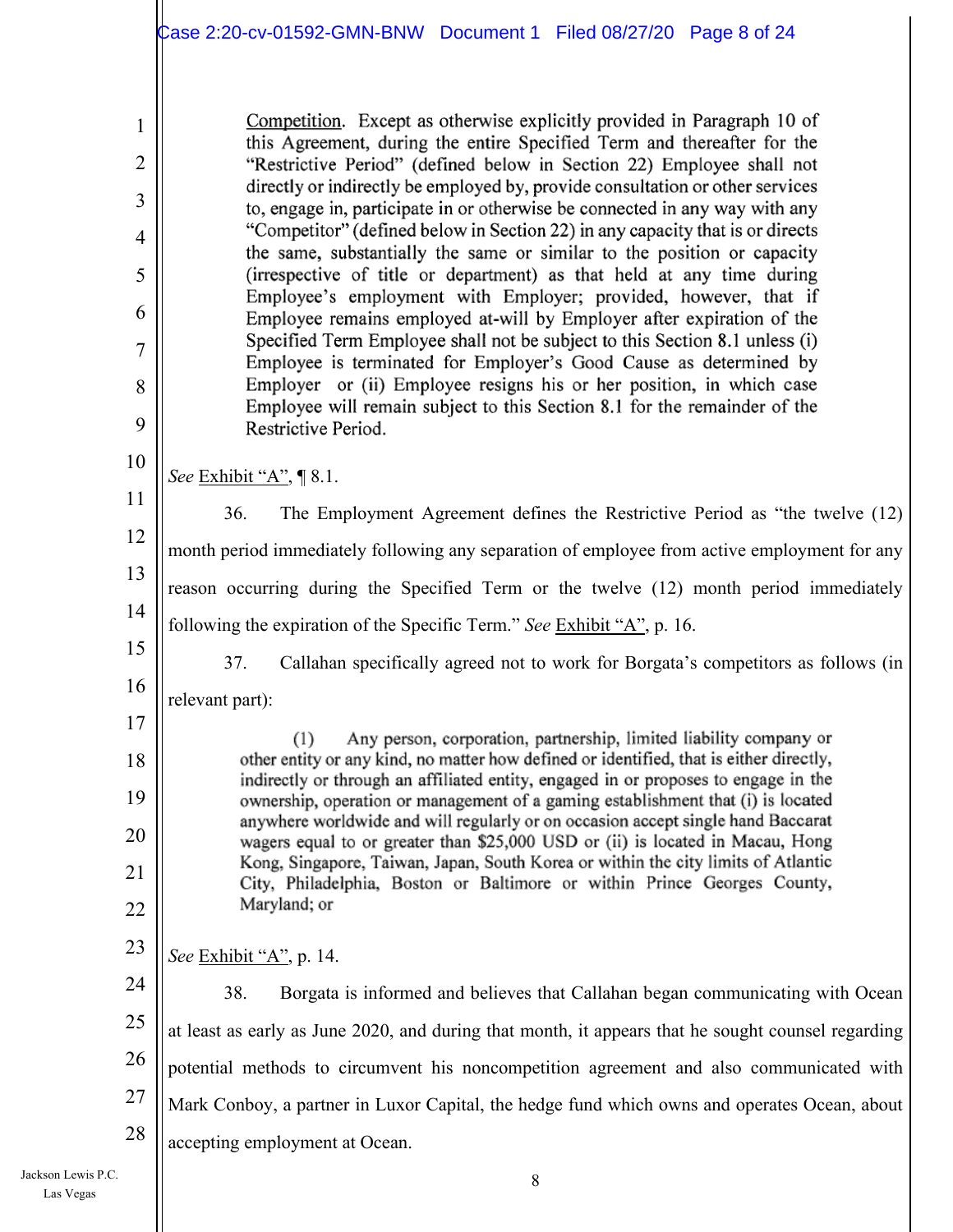| $\mathbf{1}$   | 39.<br>On or about July 22, 2020, Mark Donovan, Ocean's Senior Vice President and                                                                 |  |
|----------------|---------------------------------------------------------------------------------------------------------------------------------------------------|--|
| $\overline{2}$ | Chief Marketing Officer left Ocean. On or about the same date, Ocean hired Callahan, but it                                                       |  |
| 3              | appears that Ocean and Callahan conspired together in a transparent attempt to coverup                                                            |  |
| $\overline{4}$ | Callahan's breach of the restrictive covenants in his employment agreement with Borgata. On                                                       |  |
| 5              | information and belief, Callahan performs the same functions for Ocean that he performed as                                                       |  |
| 6              | Vice President of Relationship Marketing for Borgata, including overseeing and managing                                                           |  |
| $\overline{7}$ | Ocean's relationships with high level players – their "guest experience."                                                                         |  |
| 8              | 40.<br>Nevertheless, despite the functional equivalency of those job functions, and despite                                                       |  |
| 9              | the fact that during an eighteen-year career with Borgata during which Callahan never supervised                                                  |  |
| 10             | or oversaw hotel operations, Ocean gave Callahan the title of Senior Vice President of Hotel                                                      |  |
| 11             | Operations.                                                                                                                                       |  |
| 12             | 41.<br>Ocean is indisputably Borgata's direct and primary competitor for high-level                                                               |  |
| 13             | casino customers in Atlantic City.                                                                                                                |  |
| 14             | 42.<br>As such, Callahan has breached his Employment Agreement with Borgata and has                                                               |  |
| 15             | specifically breached the non-competition provision in his employment agreement.                                                                  |  |
| 16             | 43.<br>Callahan's Employment Agreement also contains a confidentiality provision:                                                                 |  |
| 17             | Confidentiality. In addition to Employee's common law obligations, at all                                                                         |  |
| 18             | times during Employee's employment with the Company, and at all times<br>thereafter, Employee shall not, without the prior written consent of the |  |
| 19             | Company's Chief Executive Officer, Chief Operating Officer or General<br>Counsel in each and every instance--such consent to be within the        |  |
| 20             | Company's sole and absolute discretion--use, disclose or make known to                                                                            |  |
| 21             | any person, entity or other third party outside of the Company Group any<br>Confidential Information belonging to Company Group or its individual |  |
| 22             | members.                                                                                                                                          |  |
| 23             | <i>See</i> Exhibit "A",   8.3.                                                                                                                    |  |
| 24             | 44.<br>Despite this obligation, Callahan did not return his phone to Borgata when he                                                              |  |
| 25             | resigned. He did not return it on July 20,2020 as promised. And when Borgata demanded his                                                         |  |
| 26             | phone on August 24, 2020, Callahan continued to refuse its return. Despite Borgata's offer to                                                     |  |
| 27             | permit the phone to be delivered directly to a third-party expert forensic examiner to make a                                                     |  |
| 28             |                                                                                                                                                   |  |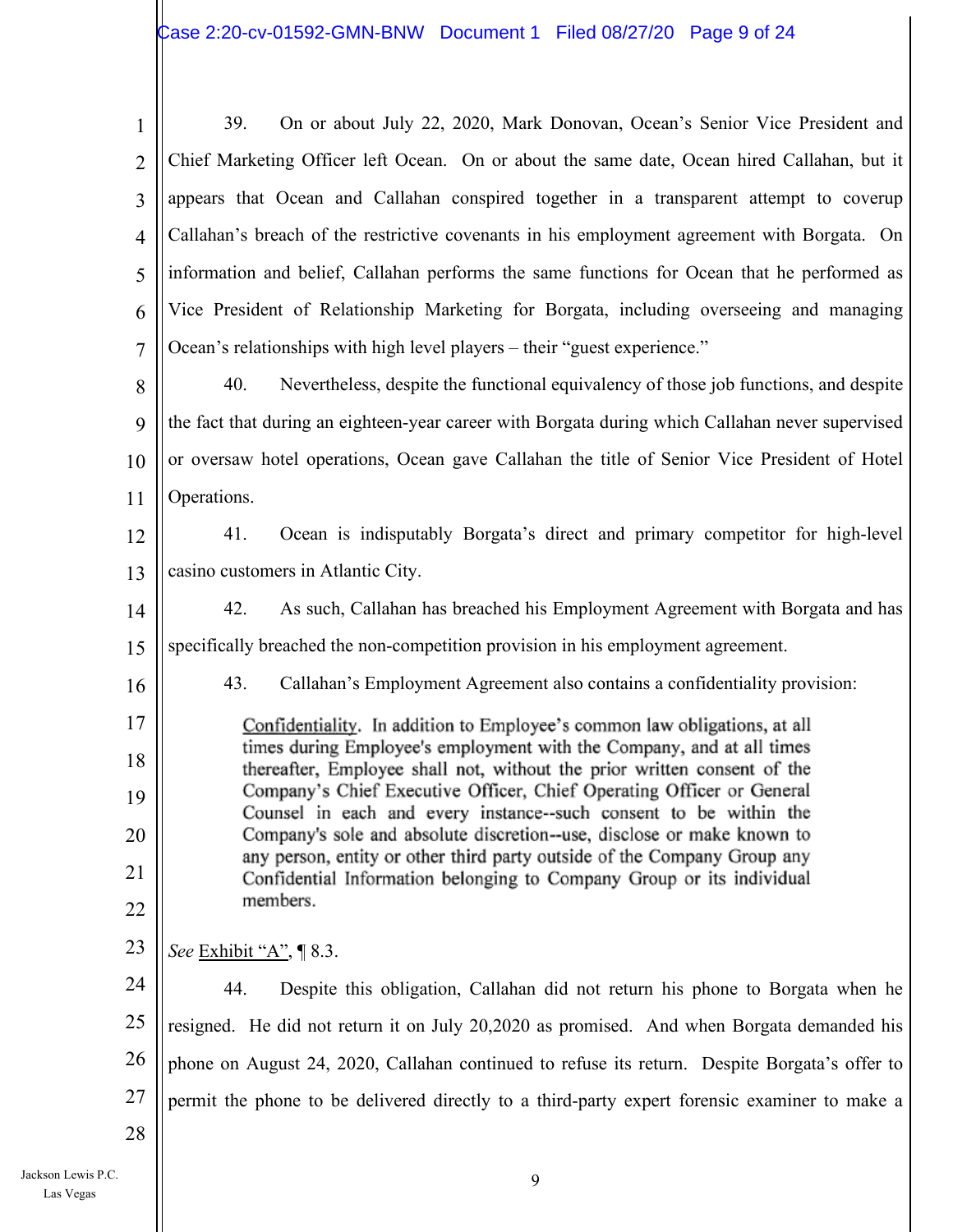#### Case 2:20-cv-01592-GMN-BNW Document 1 Filed 08/27/20 Page 10 of 24

1 2 forensic copy which would then be available to the extent appropriate via discovery requests, Ocean's counsel has refused to turn over the phone.

3 4 5 45. Upon information and belief, Callahan has used, and inevitably will use, the contents of Borgata's smartphone and/or his intrinsic knowledge of Borgata's confidential information and trade secrets in the performance of his job functions for Ocean.

6 7 8 9 46. On information and belief, Callahan has disclosed, or will inevitably disclose, Borgata's confidential information and trade secrets in the performance of his job functions for Ocean which are, upon information and belief, the same job functions that Callahan performed for Borgata.

10 11 47. Since Callahan's departure from Borgata and beginning of employment with Ocean, five (5) more of Borgata's employees have left Borgata and become employees of Ocean.

12 13 48. These employees formerly worked closely with Callahan at Borgata and collectively made up a large portion of Borgata's casino marketing and hotel executives.

14 15 49. Upon information and belief, Callahan is responsible for soliciting these individuals to work for Ocean.

16 17 18 19 50. By raiding Borgata's casino marketing and hotel executives in a concerted and rapid fashion, it intentionally has sought to disrupt Borgata's casino operations and secure a critical mass of Borgata executives who are all familiar with the same confidential information and trade secrets of Borgata.

20 21 22 23 51. Callahan, at the instruction of Ocean, has deliberately targeted and hired these Borgata casino marketing and hotel executives for the purpose of having them use their collective knowledge of Borgata's confidential information and trade secrets to unlawfully compete with Borgata.

24 25 26 52. The Employment Agreement contains a non-solicitation provision, in which Callahan agreed that "at all times during Employee's employment with [Borgata], and for 12 months thereafter, Employee will not, without the prior written consent of [Borgata]:"

27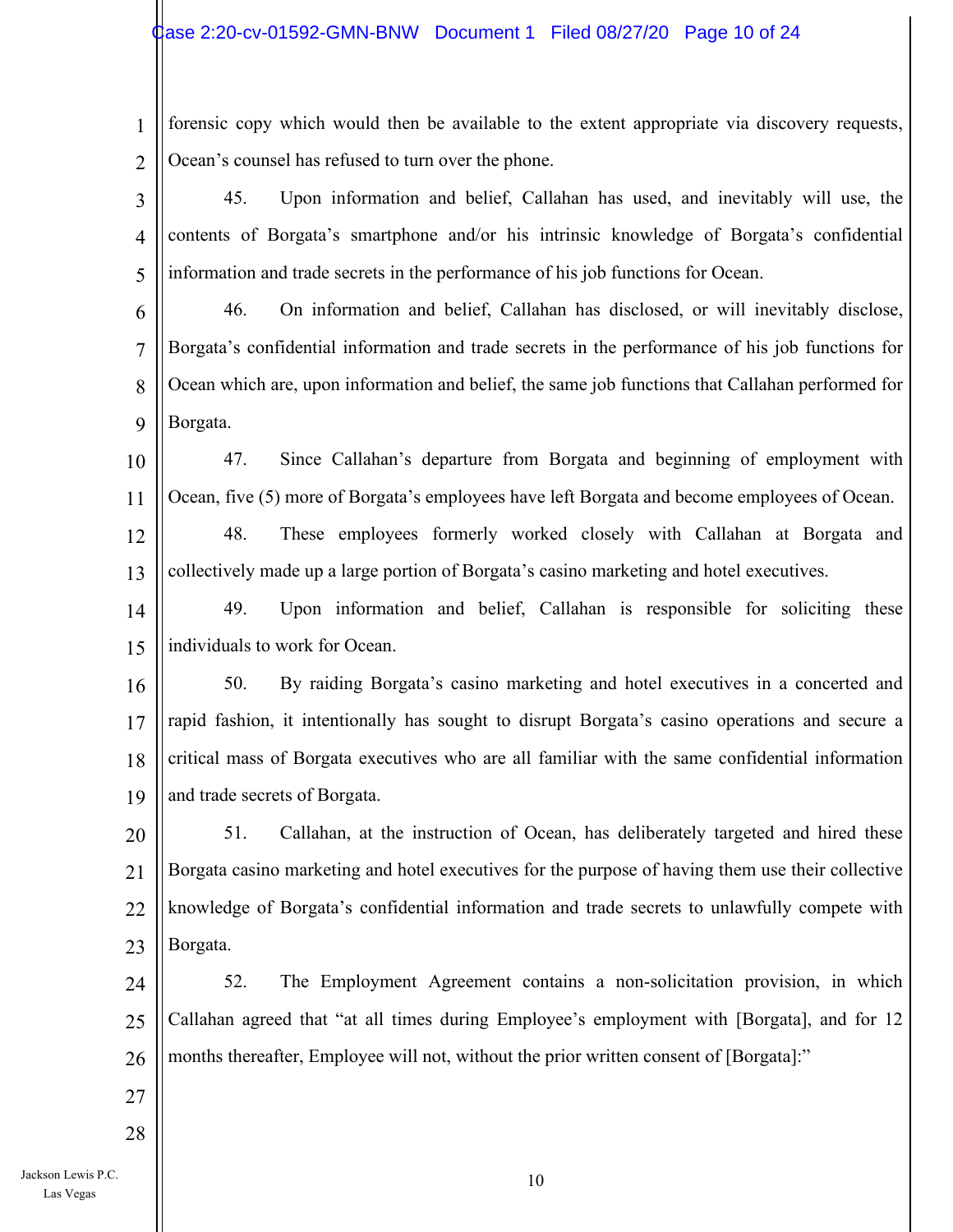|                                    | dase 2:20-cv-01592-GMN-BNW Document 1    Filed 08/27/20    Page 11 of 24                                                                                                                                                                                                                                                                                                                       |  |  |
|------------------------------------|------------------------------------------------------------------------------------------------------------------------------------------------------------------------------------------------------------------------------------------------------------------------------------------------------------------------------------------------------------------------------------------------|--|--|
| 1<br>$\overline{2}$<br>3<br>4<br>5 | (c)<br>approach, solicit, contract with or hire any current Business<br>Contacts of Company Group or entice any Business Contact<br>to cease his/her/its relationship with Company Group or end<br>his/her employment with Company Group, without the prior<br>written consent of Company, in each and every instance,<br>such consent to be within Company's sole and absolute<br>discretion. |  |  |
| 6                                  | <i>See</i> Exhibit "A", ¶ 8.2(c).                                                                                                                                                                                                                                                                                                                                                              |  |  |
| 7                                  | Callahan's solicitation and "poaching" of Borgata's employees is a direct violation<br>53.                                                                                                                                                                                                                                                                                                     |  |  |
| 8                                  | of the Employment Agreement's non-solicitation provision.                                                                                                                                                                                                                                                                                                                                      |  |  |
| 9                                  | 54.<br>One former Borgata employee that Callahan solicited to join Ocean is Kelly                                                                                                                                                                                                                                                                                                              |  |  |
| 10                                 | Ashman Burke.                                                                                                                                                                                                                                                                                                                                                                                  |  |  |
| 11                                 | 55.<br>Burke's employment with Borgata was contractual, with the "Specified Term" of                                                                                                                                                                                                                                                                                                           |  |  |
| 12                                 | employment from July 19, 2017 through July 18, 2020. See Burke Employment Agreement                                                                                                                                                                                                                                                                                                            |  |  |
| 13                                 | attached hereto as Exhibit "B".                                                                                                                                                                                                                                                                                                                                                                |  |  |
| 14                                 | 56.<br>Burke received compensation over one hundred thousand dollars in return for her                                                                                                                                                                                                                                                                                                         |  |  |
| 15                                 | specific performance under the terms of the Employment Agreement. <sup>2</sup>                                                                                                                                                                                                                                                                                                                 |  |  |
| 16                                 | 57.<br>Burke was a high-level employee with the job title "Executive Director of                                                                                                                                                                                                                                                                                                               |  |  |
| 17                                 | Marketing".                                                                                                                                                                                                                                                                                                                                                                                    |  |  |
| 18                                 | Burke's job duties included developing Burke's job duties included devising and<br>58.                                                                                                                                                                                                                                                                                                         |  |  |
| 19                                 | executing marketing strategies including advertising, brand development, direct mail, promotional                                                                                                                                                                                                                                                                                              |  |  |
| 20                                 | offers, special events and gift giveaways to drive revenues, including use of the Company's M                                                                                                                                                                                                                                                                                                  |  |  |
| 21                                 | Life database.                                                                                                                                                                                                                                                                                                                                                                                 |  |  |
| 22                                 | 59.<br>Burke has detailed personal and professional knowledge of Borgata's customer                                                                                                                                                                                                                                                                                                            |  |  |
| 23                                 | database as a result of her job duties for Borgata.                                                                                                                                                                                                                                                                                                                                            |  |  |
| 24                                 | 60.<br>This type of knowledge is highly sensitive information in the gaming industry and                                                                                                                                                                                                                                                                                                       |  |  |
| 25                                 | is the exact type of information that could be used by Borgata's competitors to influence behavior                                                                                                                                                                                                                                                                                             |  |  |
| 26                                 | and motivate customers to patronize their hotels and casinos.                                                                                                                                                                                                                                                                                                                                  |  |  |
| 27                                 |                                                                                                                                                                                                                                                                                                                                                                                                |  |  |
| 28                                 | To protect the secrecy of the agreement, we have redacted Burke's employment agreement and<br>$\overline{c}$<br>will make it available for review by the Court.                                                                                                                                                                                                                                |  |  |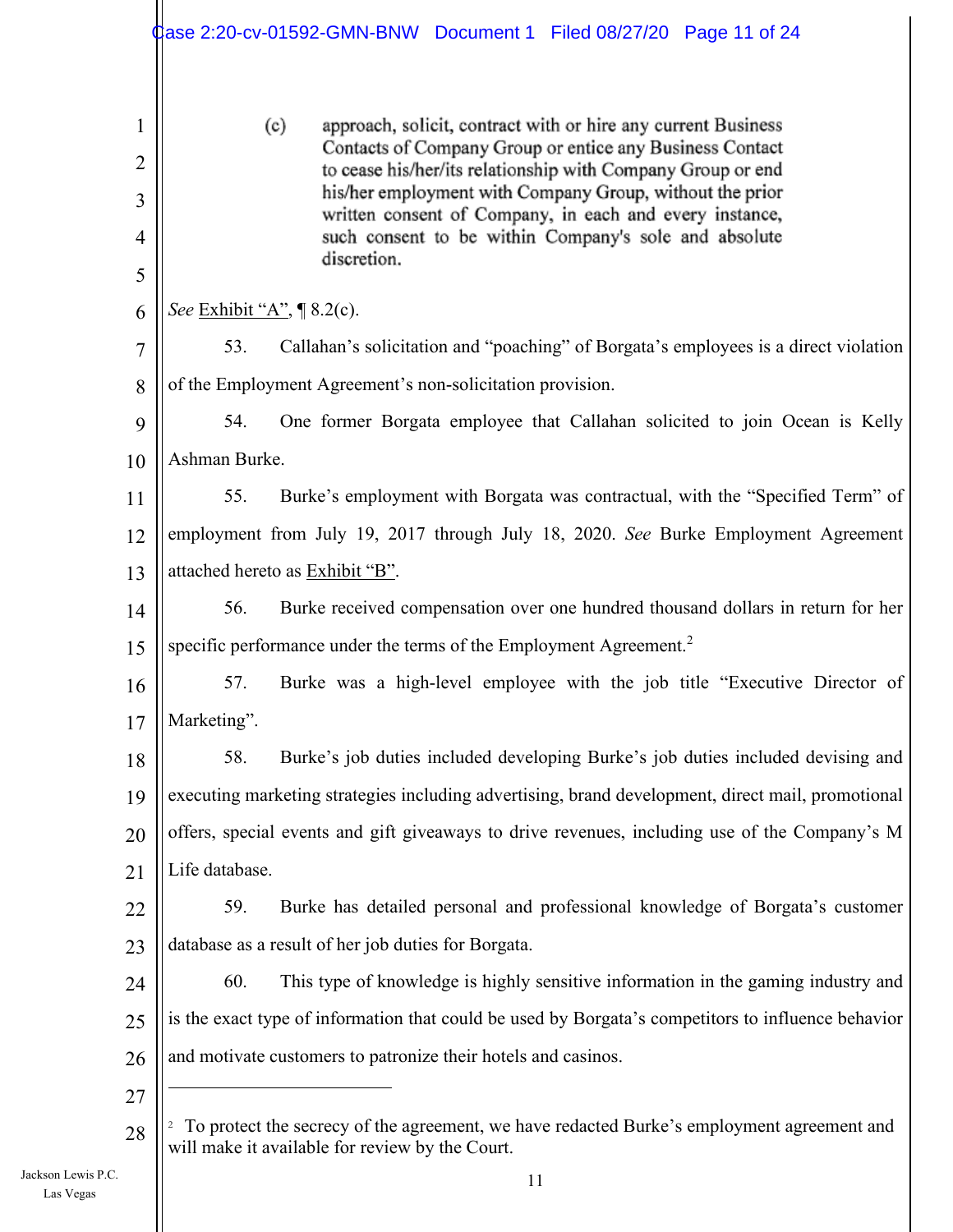1 2 3 4 61. Due to Burke's high-level position with Borgata, access to and use of Borgata's marketing strategies, customer loyalty programs, and database information, her Employment Agreement contained restrictive covenants, including non-solicitation, confidentiality, and noncompetition provisions.

5 6 62. The restrictive covenant provisions of Burke's Employment Agreement and Callahan's Employment Agreement are identical.

7 8 9 63. Like Callahan, Burke's Employment Agreement contained a non-competition agreement with a Restrictive Period (following the end of employment with Borgata) of twelve (12) months.

10 11 12 64. Immediately after her employment with Borgata ended on or about July 18, 2020, Burke began employment with Ocean. Burke acknowledged the applicability of the noncompetition provision in post-employment discussions.

13 14 15 65. Nevertheless, Burke accepted her position at Ocean in violation of those restrictions, and upon information and belief, Burke performs the same job functions at Ocean that she performed as Executive Director of Marketing for Borgata.

16 17 66. Burke is in direct violation of the non-competition provisions of her Employment Agreement.

18 19 20 67. Burke has disclosed, or will inevitably disclose, Borgata's confidential information in the performance of her job functions for Ocean which are, upon information and belief, the same job functions that Burke performed for Borgata.

21 22 23 24 68. Other former Borgata employees that Callahan solicited to join Ocean include: (1) Ted Herschel (Borgata's Vice President of Slots); (2) Christopher O'Connor (Borgata's Director of Casino Credit); (3) Stephen Ebner (Borgata's Director of Slots), and; (4) Ryan Burch (Borgata's Director of Hotel Operations).

25 26 27 69. Ocean has willfully and maliciously employed Callahan and Burke despite being aware that Callahan and Burke were prohibited from working for Ocean due to the Employment Agreements.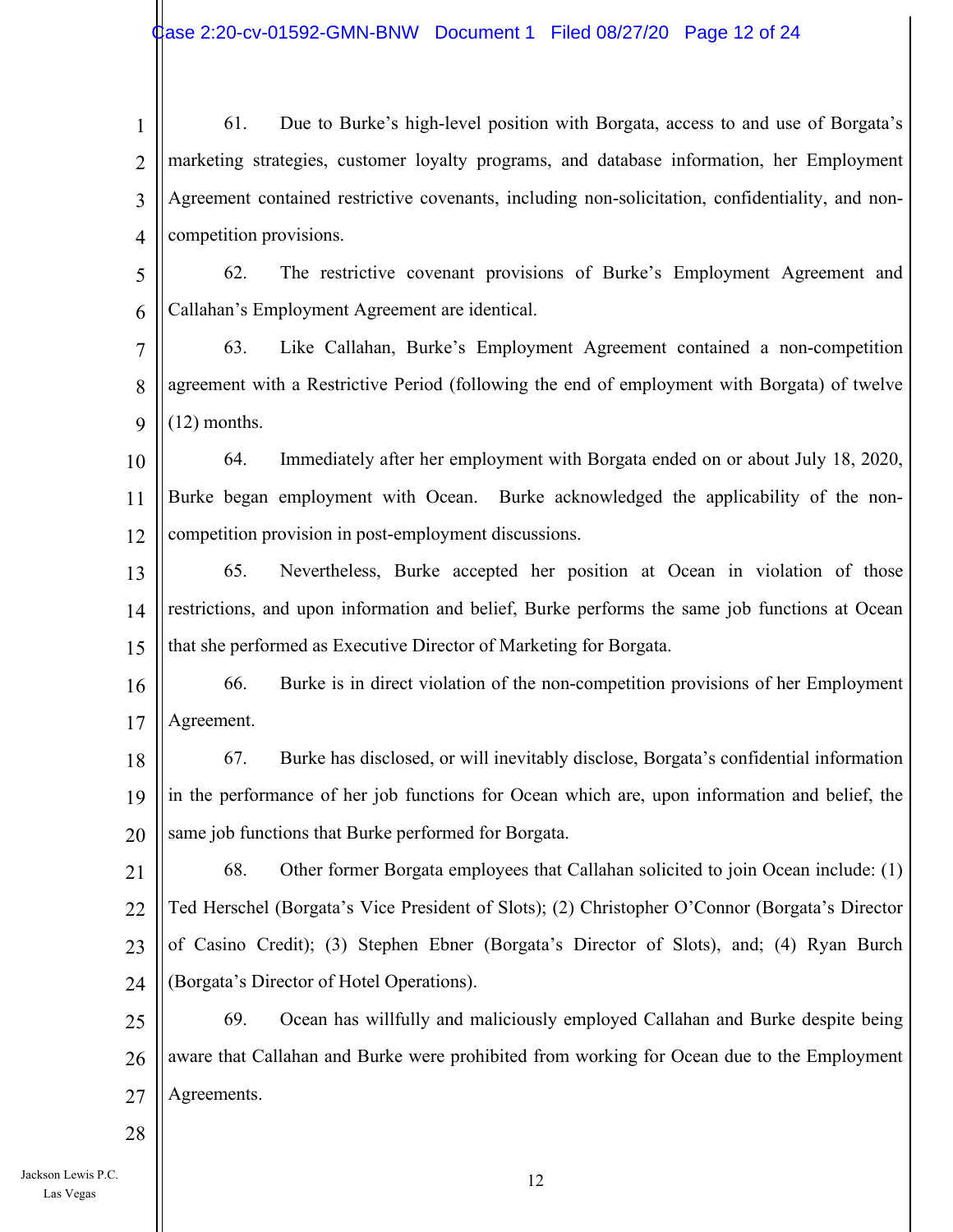1 2 3 4 5 70. Ocean has willfully and maliciously employed Ted Herschel despite being aware that Herschel was still bound by the confidentiality and non-solicitation provisions of his Employment Agreement and Severance Agreement with Borgata, which are virtually identical to the confidentiality and non-solicitation provisions of Callahan's Employment Agreement in relevant part.

6 7 8 9 71. Ocean has willfully and maliciously employed Christopher O'Connor, Stephen Ebner, and Ryan Birch despite being aware that these former Borgata employees were still bound by New Jersey, federal, and common law from maliciously disclosing their actual and intrinsic knowledge of Borgata's confidential information and trade secrets.

10 11 12 72. Ocean has willfully and maliciously employed all of these former Borgata employees with job functions virtually identical to their former job duties for Borgata, in which they have or will inevitably disclose Borgata's confidential information in order to benefit Ocean.

13 14 73. Ocean has induced or facilitated Callahan's continuing solicitation of Borgata employees.

15 16 74. Ocean continues to induce or facilitate Callahan and Burke's violation of their Employment Agreements.

17 18 19 20 21 75. Ocean continues to induce and facilitate the use and disclosure of all of the confidential information and trade secrets collectively held by all former Borgata employees named herein for the purposes of leveraging the individual knowledge of each former employee to create a collective group effort to exchange, use, and leverage the confidential information and trade secrets to compete with Borgata.

## 22

23

28

#### **COUNT I – Declaratory Judgment (Against All Defendants)**

24 25 76. The allegations set forth in the preceding paragraphs are incorporated herein by reference as though set forth in full.

26 27 77. Borgata and Callahan are parties to enforceable Employment Agreements containing non-competition, confidentiality, and non-solicitation provisions.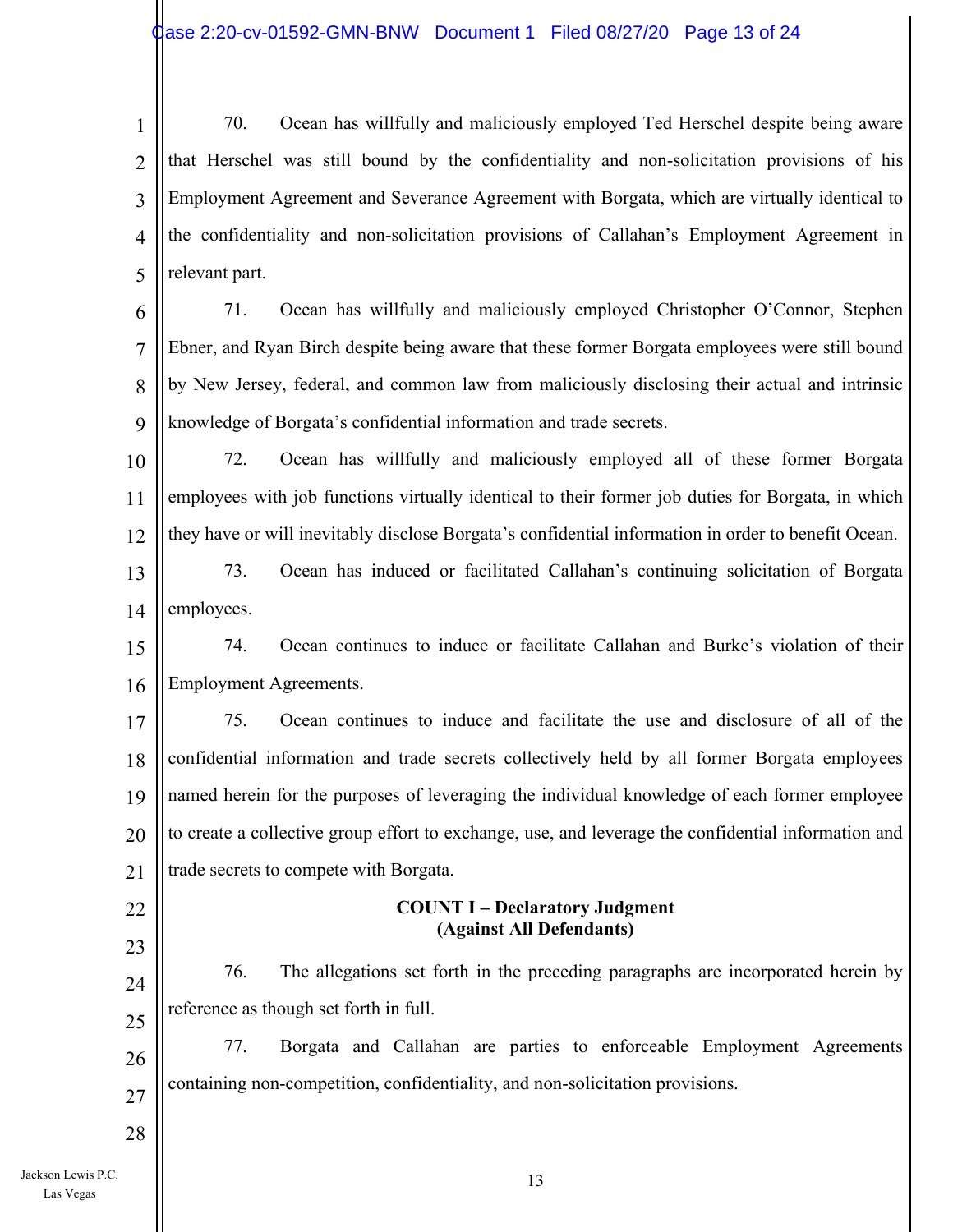1 2 3 4 5 6 7 8 9 10 11 12 13 14 15 16 17 18 19 20 21 22 23 24 25 26 27 28 78. Borgata and Burke are parties to an enforceable Employment Agreement containing non-competition, confidentiality, and non-solicitation provisions. 79. Callahan and Burke have violated the Employment Agreements by seeking and obtaining employment with Ocean while still bound by the twelve (12) month Restrictive Period prohibiting them from doing so. 80. Callahan violated the Employment Agreement by soliciting Borgata's employees to instead become employed by Ocean, Borgata's direct competitor. 81. Callahan and Burke have, or inevitably will, disclose Borgata's confidential information while employed by Ocean, in violation of the Employment Agreements. 82. Ocean has, without privilege or justification, induced or facilitated Callahan and Burke to violate the Employment Agreements. 83. Ocean has induced or facilitated Callahan and Burke violating the confidentiality provisions of the Employment Agreements. 84. Ocean has induced or facilitated Callahan to violate the non-solicitation provisions of the Employment Agreement by employing former Borgata employees who Callahan solicited. 85. Borgata is suffering irreparable harm, the equities tilt in Borgata's favor, and the public interest is served by upholding fundamental tenets of contract law as the Employment Agreements are narrowly tailored to protect Borgata's legitimate business interests. WHEREFORE, Borgata respectfully requests judgment in its favor and against Callahan and Burke as follows: (1) for an Order declaring and adjudging that Callahan and Burke are in violation of the Employment Agreement; (2) for an Order declaring and adjudging that Callahan and Burke immediately cease their employment with Ocean; (3) for and Order declaring and adjudging that Callahan has violated the non-solicitation provisions of the Employment Agreement; (4) for an Order declaring and adjudging that Callahan and Burke have, or will inevitably, disclose Borgata's confidential information in the performance of their job functions for Ocean; (5) for an Order declaring and adjudging that Ocean has tortiously interfered with the performance of the Employment Agreements; (6) for an Order declaring and adjudging that Ocean has tortiously interfered with Borgata's prospective economic opportunities; (7) for an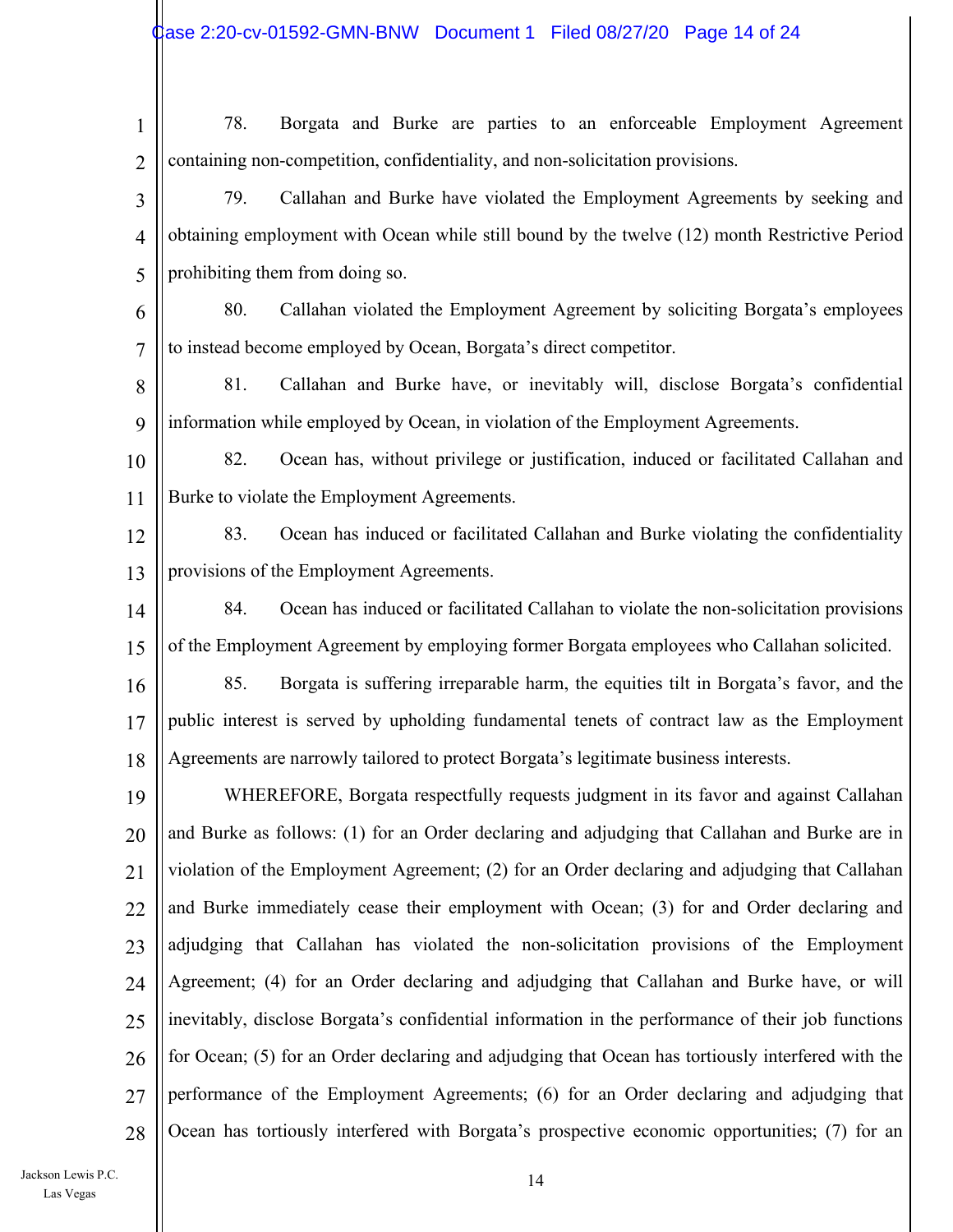1 2 3 4 5 6 7 8  $\mathbf Q$ 10 11 12 13 14 15 16 order declaring and adjudging in the form of an injunction that Callahan and Burke immediately cease their tortious conduct which continues to cause irreparable injury to Borgata; (8) for such other and further relief as the Court may deem just and proper. **COUNT II – Breach of Contract (Against Callahan and Burke)**  86. The allegations set forth in the preceding paragraphs are incorporated herein by reference as though set forth in full. 87. The Employment Agreements between Borgata and Callahan and Borgata and Burke are valid and binding contracts for which Callahan and Burke received adequate consideration. 88. The non-competition provisions of the Employment Agreements prohibit Callahan and Burke from seeking employment with Borgata's competitors for a period of twelve (12) months and within Atlantic City. 89. Callahan and Burke breached the Employment Agreements by accepting employment with Ocean, which is a direct competitor to Borgata. 90. Callahan breached the non-solicitation provisions of the Employment Agreement

17 18 by directly soliciting Borgata's employees to cease employment with Borgata and begin employment for Ocean.

19 20 21 91. Callahan and Burke breached the confidentiality provisions of the Employment Agreements by using their knowledge of Borgata's confidential information to benefit their new employer, Ocean.

22 23 24 25 26 27 28 WHEREFORE, Borgata respectfully requests judgment in its favor and against Callahan and Burke as follows: (1) for specific performance seeking to enjoin Callahan and Burke from continuing employment with Ocean; (2) for contract reformation, compelling Callahan and Burke to renew the Employment Agreement's Restrictive Period for a period of time equal to that in which they have been in violation of its provisions; (3) for consequential damages flowing from Callahan and Burke's breach of contract; (4) reformation of the Employment Agreements to decrease the consideration paid to Callahan and Burke based on the proportionate amount of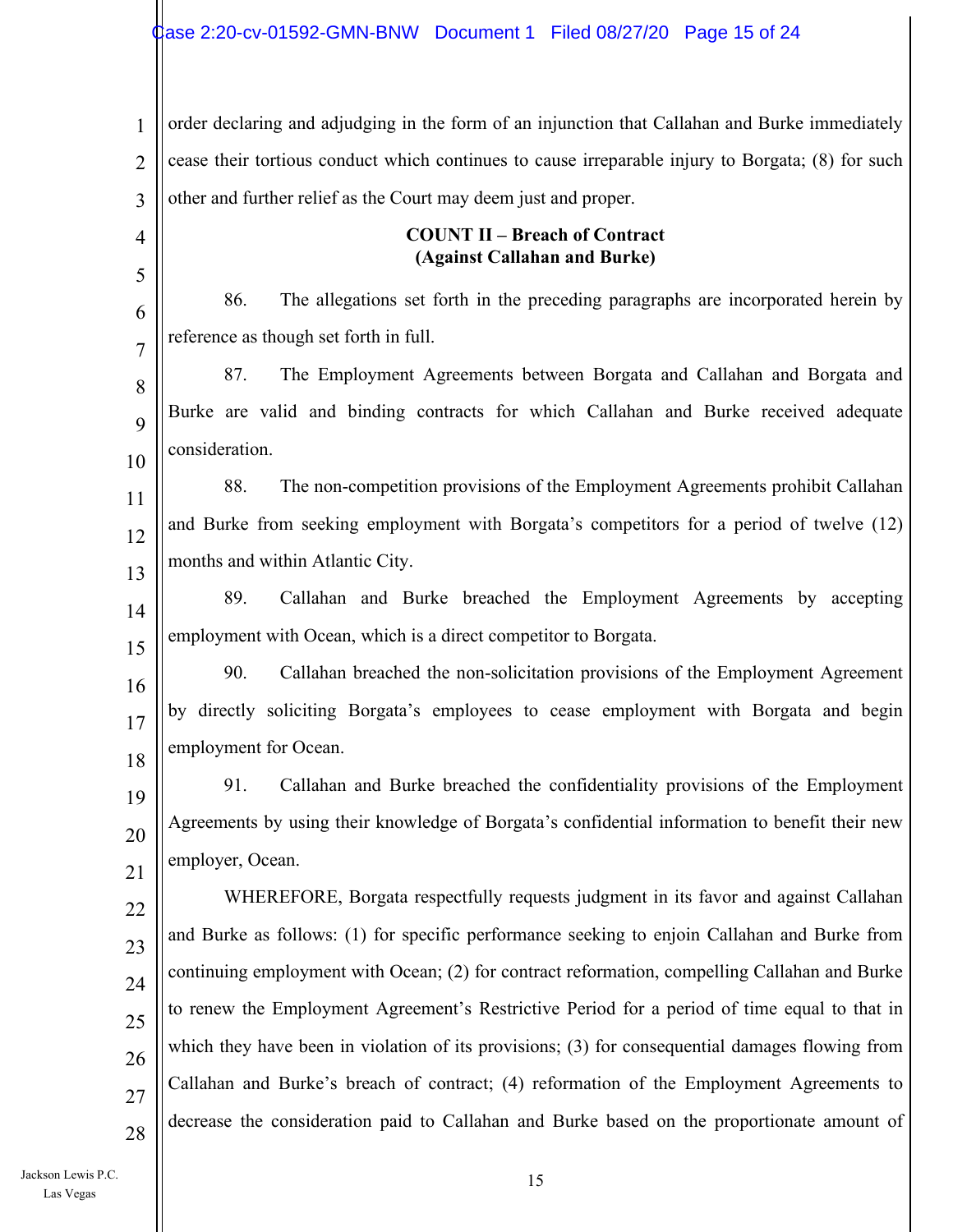## Case 2:20-cv-01592-GMN-BNW Document 1 Filed 08/27/20 Page 16 of 24

| $\mathbf{1}$       | value of the restrictive covenant provisions with which Callahan and Burke have refused to          |
|--------------------|-----------------------------------------------------------------------------------------------------|
| $\overline{2}$     | perform, and (4) for such other and further relief as the Court may deem just and proper.           |
| 3                  | <b>COUNT III - Tortious Interference</b><br>(Against Callahan and Ocean)                            |
| $\overline{4}$     | 92.<br>The allegations set forth in the preceding paragraphs are incorporated herein by             |
| 5                  | reference as though set forth in full.                                                              |
| 6                  | Ocean intentionally and tortiously interfered with Callahan and Burke's<br>93.                      |
| 7                  | performance of the Employment Agreements by soliciting them and employing them in direct            |
| 8                  | contravention of the non-competition provisions of the Employment Agreements.                       |
| 9                  | Ocean encouraged and/or facilitated Callahan and Burke to breach the<br>94.                         |
| 10                 | confidentiality provisions of the Employment Agreements giving them job functions which have        |
| 11                 | or will result in inevitable disclosure of Borgata's confidential information known to Callahan and |
| 12                 | Burke.                                                                                              |
| 13                 |                                                                                                     |
| 14                 | Ocean was not privileged to interfere with Callahan and Burke's performance of<br>95.               |
| 15                 | the Employment Agreements.                                                                          |
| 16                 | Intentionally, and with reckless disregard for the Employment Agreements, Ocean<br>96.              |
| 17                 | continues to employ Callahan and Burke for the specific purpose of competing with Borgata and       |
| 18                 | making use of Callahan and Burke's knowledge of Borgata's confidential information.                 |
| 19                 | Ocean's egregious and willful conduct supports an award of punitive damages in<br>97.               |
| 20                 | this matter.                                                                                        |
| 21                 | 98.<br>Callahan, with reckless disregard for the Employment Agreement, solicited at least           |
| 22                 | three (3) Borgata employees to cease their employment with Borgata and instead become               |
| 23                 | employed by Ocean.                                                                                  |
| 24                 | One employee Callahan solicited was Burke, who was also bound by the restrictive<br>99.             |
| 25                 | covenant provision of her Employment Agreement.                                                     |
| 26                 | By soliciting Burke to become employed by Ocean, he tortiously interfered with<br>100.              |
| 27                 | Burke's performance of the non-competition provisions of her Employment Agreement.                  |
| 28                 |                                                                                                     |
| Jackson Lewis P.C. |                                                                                                     |
|                    | 16                                                                                                  |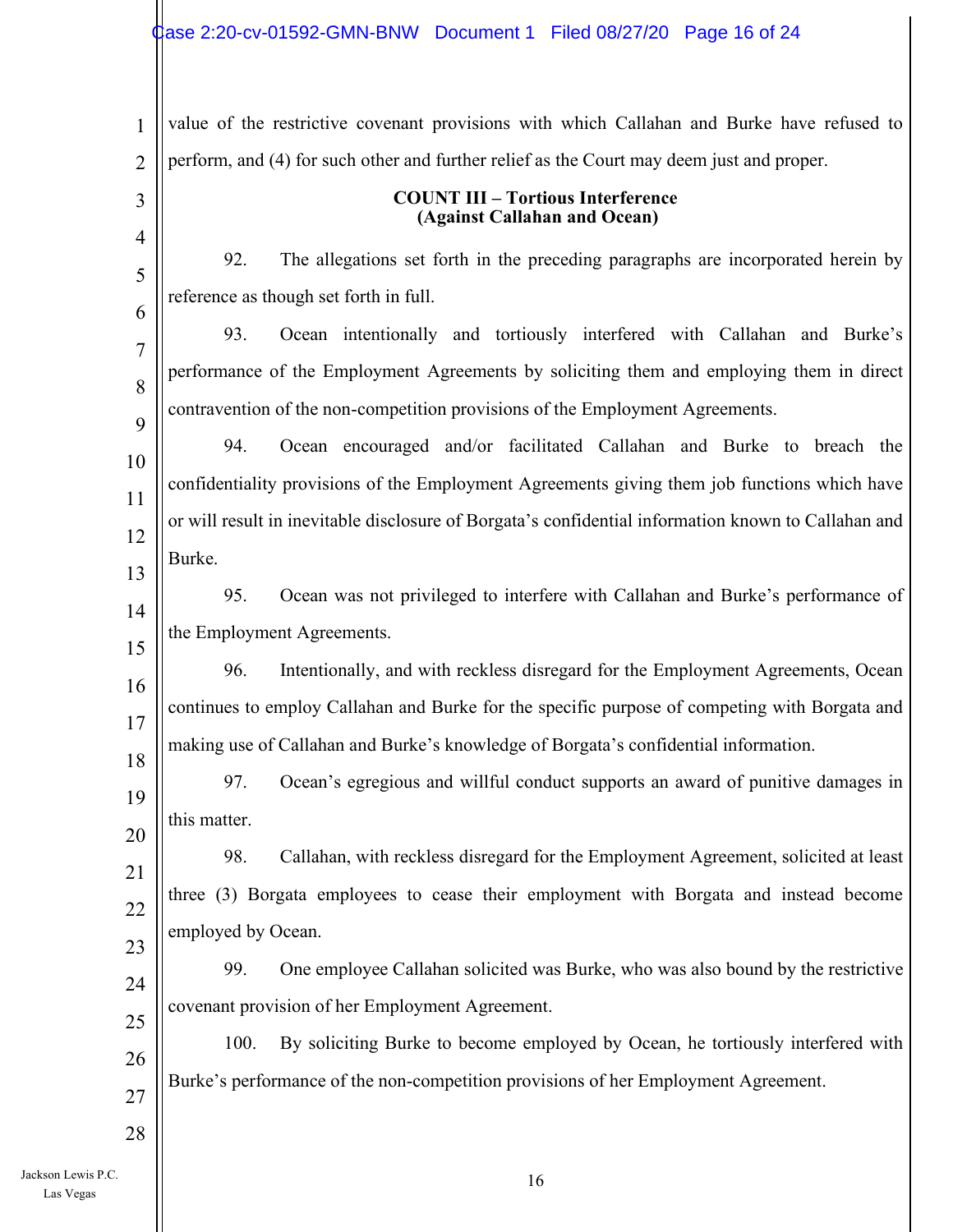| $\mathbf{1}$   | WHEREFORE, Borgata respectfully requests judgment in its favor and against Callahan                 |
|----------------|-----------------------------------------------------------------------------------------------------|
| $\overline{2}$ | and Ocean as follows: (1) for an Order enjoining Ocean from continuing to employ Callahan and       |
| 3              | Burke; (2) for contract reformation, compelling Callahan and Burke to renew the Employment          |
| $\overline{4}$ | Agreements for a period of time equal to that in which they have been in violation of its           |
| 5              | provisions; (3) for actual and consequential damages flowing from Callahan and Ocean's tortious     |
| 6              | interference; jointly and severally; (4) for an award punitive damages, and; (5) for such other and |
| 7              | further relief as the Court may deem just and proper.                                               |
| 8<br>9         | <b>COUNT IV - Unfair Competition</b><br>(Against All Defendants)                                    |
| 10             | The allegations set forth in the preceding paragraphs are incorporated herein by<br>101.            |
| 11             | reference as though set forth in full.                                                              |
| 12             | 102. New Jersey common law protects against unfair competition of former employees                  |
| 13             | to the detriment of their former employer.                                                          |
| 14             | 103. By leaving Borgata and going to work for Ocean, a direct competitor, Callahan and              |
| 15             | Burke have engaged in unfair competition in violation of New Jersey law.                            |
| 16             | 104. By the nature of their former positions with Borgata, responsibilities, and access to          |
| 17             | confidential information, Callahan and Burke will continue to compete with Borgata and solicit      |
| 18             | Borgata employees and clients causing Ocean to gain an unfair competitive advantage, to             |
| 19             | Borgata's detriment.                                                                                |
| 20             | 105. Unless restrained, enjoined, and ordered to cease competing against Borgata in                 |
| 21             | violation of the Employment Agreements, Callahan, Burke, and Ocean will continue to engage in       |
| 22             | unfair competition thereby causing immediate, substantial, and irreparable harm to Borgata.         |
| 23             | WHEREFORE Borgata respectfully requests judgment in its favor and against all                       |
| 24             | defendants as follows: (1) for an Order enjoining Ocean from continuing to employ Callahan and      |
| 25             | Burke; (2) for injunctive relief precluding Ocean from continuing to solicit Borgata employees for  |
| 26             | the purpose of irreparably harming Borgata's casino operation; (3) for actual and consequential     |
| 27             | damages flowing from Defendants' tortious acts; jointly and severally; (4) for an award punitive    |
| 28             | damages, and; (5) for such other and further relief as the Court may deem just and proper.          |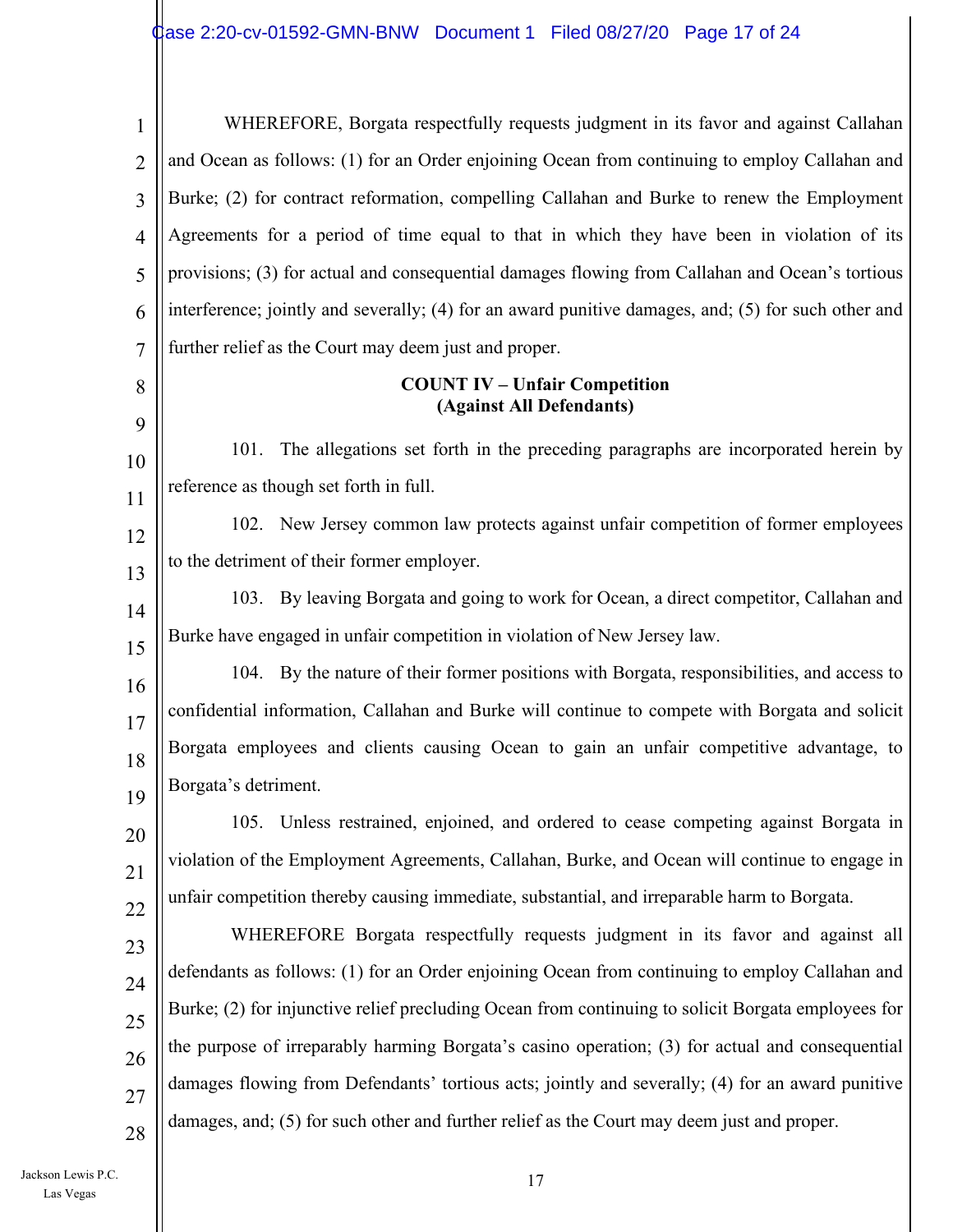|                | dase 2:20-cv-01592-GMN-BNW Document 1    Filed 08/27/20    Page 18 of 24                          |
|----------------|---------------------------------------------------------------------------------------------------|
| $\overline{2}$ | COUNT V – Defend Trade Secrets Act, 18 U.S.C. § 1831, et seq.<br>(Against All Defendants)         |
| 3              | The allegations set forth in the preceding paragraphs are incorporated herein by<br>106.          |
| $\overline{4}$ | reference as though set forth in full.                                                            |
| 5              | 107. Callahan has retained Borgata's smartphone, issued to him in the performance of              |
| 6              | his job functions for Borgata, following his resignation from Borgata.                            |
| 7              | The smartphone contains names and phone numbers of Borgata's highest-level<br>108.                |
| 8              | players and top ten (10) patrons.                                                                 |
| 9              | 109. The information, in form and function, contains a customer list of Borgata's                 |
| 10             | highest-level players and patrons.                                                                |
| 11             | 110. In addition to names and contact information, the phone contains messages about              |
| 12             | the individual preferences, accommodations, credit requirements, staffing, gaming preferences,    |
| 13             | rule preferences, and other individualized information that is the exact kind of information that |
| 14             | could be used by a competing casino, like Ocean, to directly compete with Borgata for Borgata's   |
| 15             | most valuable clientele.                                                                          |
| 16             | Without the smartphone, Callahan still has intrinsic knowledge of this information<br>111.        |
| 17             | that he developed while employed by Borgata for 17 years.                                         |
| 18             | 112. Burke too has similar intrinsic knowledge of Borgata's marking strategy and the              |
| 19             | way Borgata uses its customer database to drive business.                                         |
| 20             | 113. Ocean, Burke and Callahan have no privilege to use or possess this information for           |
| 21             | any legitimate purpose.                                                                           |
| 22             | 114. Borgata took reasonable measures to protect this information, which is not known             |
| 23             | to the general public, by, among other things, having employees with exposure to Borgata's        |
| 24             | information and trade secrets (like Callahan and Burke) sign Employment Agreements containing     |
| 25             | non-competition, confidentiality, and non-solicitation provisions.                                |
| 26             | 115. Ocean's raid of Borgata's casino marketing and hotel executives was an effort to             |
| 27             | leverage and further make use of their collective intrinsic knowledge of Borgata's confidential   |
| 28             | information and trade secrets.                                                                    |

Jackson Lewis P.C. 18 Las Vegas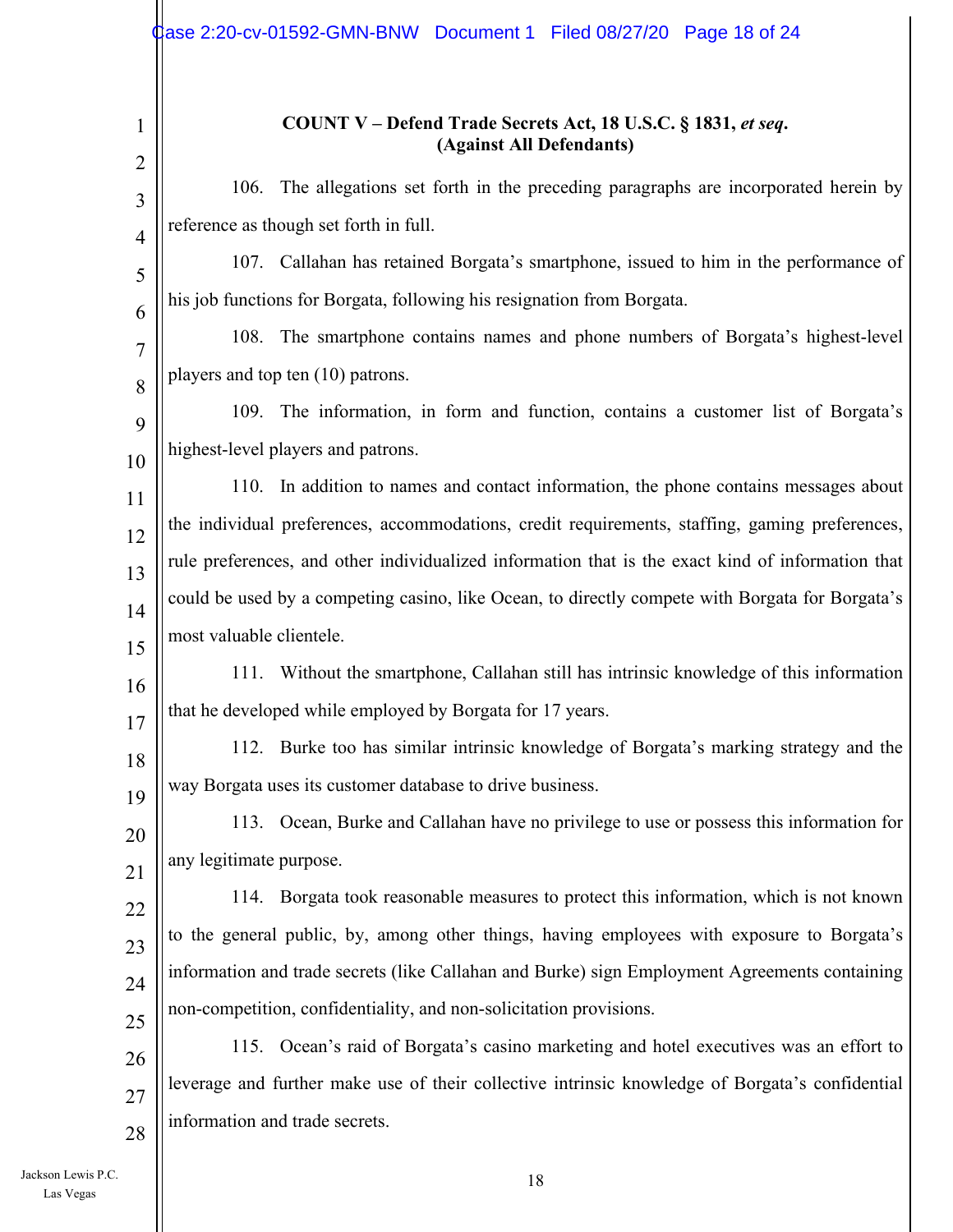1 2 116. Ocean's efforts and the individual efforts of the former Borgata employees named herein is a conspiracy to misappropriate and use Borgata's trade secrets.

3 4 117. Ocean, Callahan and Burke's misappropriation of Borgata's trade secrets violates the DTSA.

5 6 7 8  $\mathbf Q$ 10 11 12 13 14 WHEREFORE Borgata respectfully requests judgment in its favor and against all defendants as follows: (1) for an Order enjoining Ocean from continuing to employ Callahan and Burke; (2) for injunctive relief requiring the immediate return of all devices and documents containing trade secrets and other information, including but not limited to Callahan's misappropriated phone; (3) for actual and consequential damages flowing from Callahan, Burke and Ocean's misappropriation of Borgata's trade secrets; (4) for an award punitive damages; (5) for immediate seizure of Borgata's smartphone given to Callahan in the performance of his job functions for Borgata and now used by Callahan and Ocean to compete with Borgata using the trade secrets contained therein, and; (6) for such other and further relief as the Court may deem just and proper.

15

16

17

18

#### **COUNT VI – New Jersey Trade Secrets Act, N.J.S.A. § 56:15-1** *et seq***. (Against All Defendants)**

118. The allegations set forth in the preceding paragraphs are incorporated herein by reference as though set forth in full.

19 20 119. Callahan has retained Borgata's smartphone, issued to him in the performance of his job functions for Borgata, following his resignation from Borgata.

21 22 120. The smartphone contains names and phone numbers of Borgata's highest-level players and top patrons.

23 24 121. The information, in form and function, contains a customer list of Borgata's highest-level players and top patrons.

25 26 122. In addition to names and contact information, the phone contains messages about the individual preferences, accommodations, credit requirements, staffing, gaming preferences,

27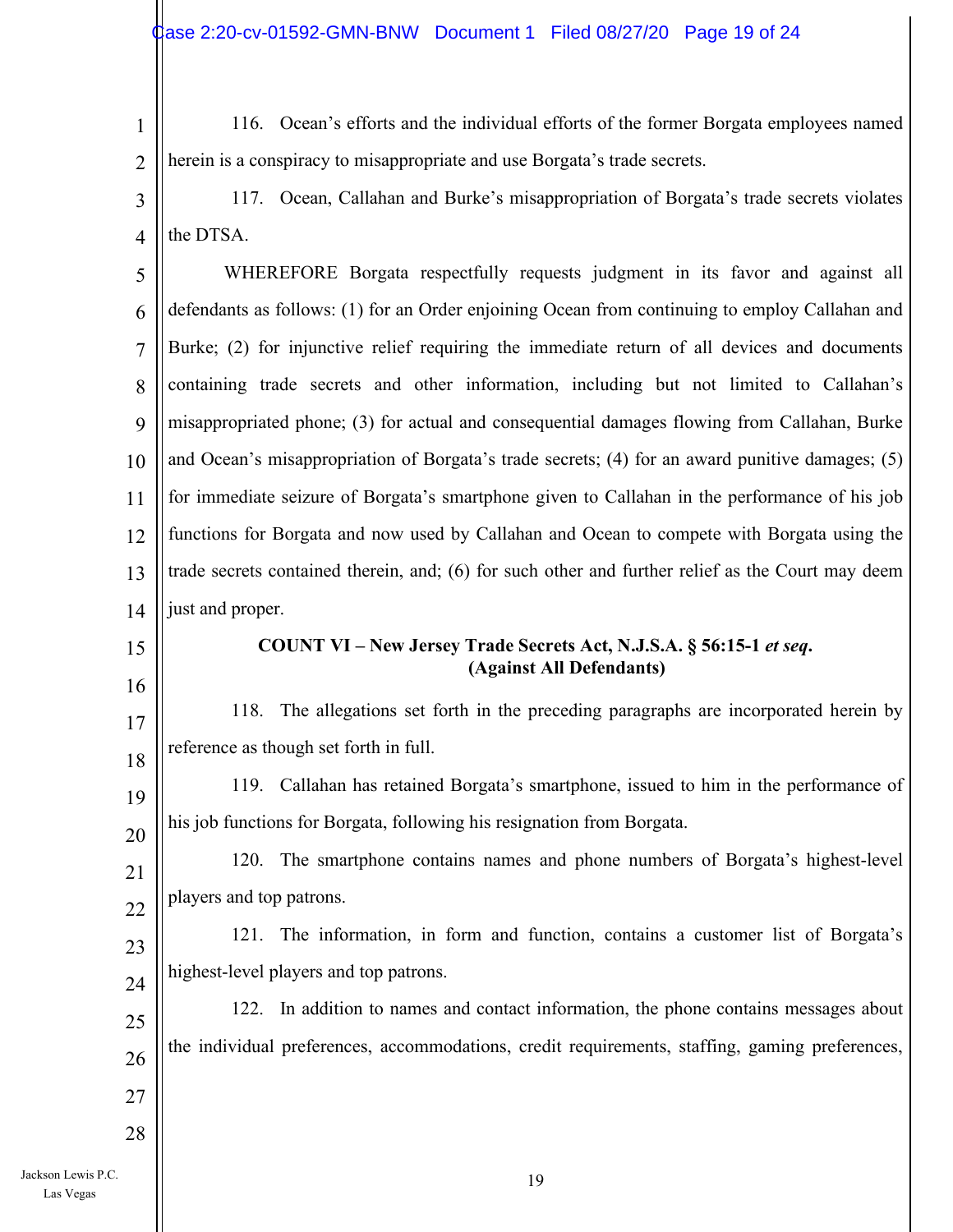#### Case 2:20-cv-01592-GMN-BNW Document 1 Filed 08/27/20 Page 20 of 24

1 2 3 rule preferences, and other individualized information that is the exact kind of information that could be used by a competing casino, like Ocean, to directly compete with Borgata for Borgata's most valuable clientele.

4 5 123. Without the smartphone, Callahan still has intrinsic knowledge of this information that he developed while employed by Borgata for 17 years.

6 7 124. Burke too has similar intrinsic knowledge of Borgata's customers, customer databases and marketing strategies.

8  $\mathbf Q$ 125. Ocean, Burke and Callahan have no privilege to use or possess this information for any legitimate purpose.

10 11 12 13 126. Borgata took reasonable measures to protect this information, which is not known to the general public, by, among other things, having employees with exposure to Borgata's information and trade secrets (like Callahan and Burke) sign Employment Agreements containing non-competition, confidentiality, and non-solicitation provisions.

14 15 16 127. Ocean's raid of Borgata's casino marketing and hotel executives was an effort to leverage and further make use of their collective intrinsic knowledge of Borgata's confidential information and trade secrets.

17 18 128. Ocean's efforts and the individual efforts of the former Borgata employees named herein is a conspiracy to misappropriate and use Borgata's trade secrets.

19 20 21 22 23 24 25 26 27 WHEREFORE Borgata respectfully requests judgment in its favor and against all defendants as follows: (1) for an Order enjoining Ocean from continuing to employ Callahan and Burke; (2) for injunctive relief prohibiting misappropriation and requiring the return of all documents and devices containing trade secrets; (3) for actual and consequential damages flowing from Callahan and Ocean's tortious interference; jointly and severally; (4) for an award punitive damages; (5) for immediate seizure of Borgata's smartphone given to Callahan in the performance of his job functions for Borgata and now used by Callahan and Ocean to compete with Borgata using the trade secrets contained therein, and; (6) for such other and further relief as the Court may deem just and proper.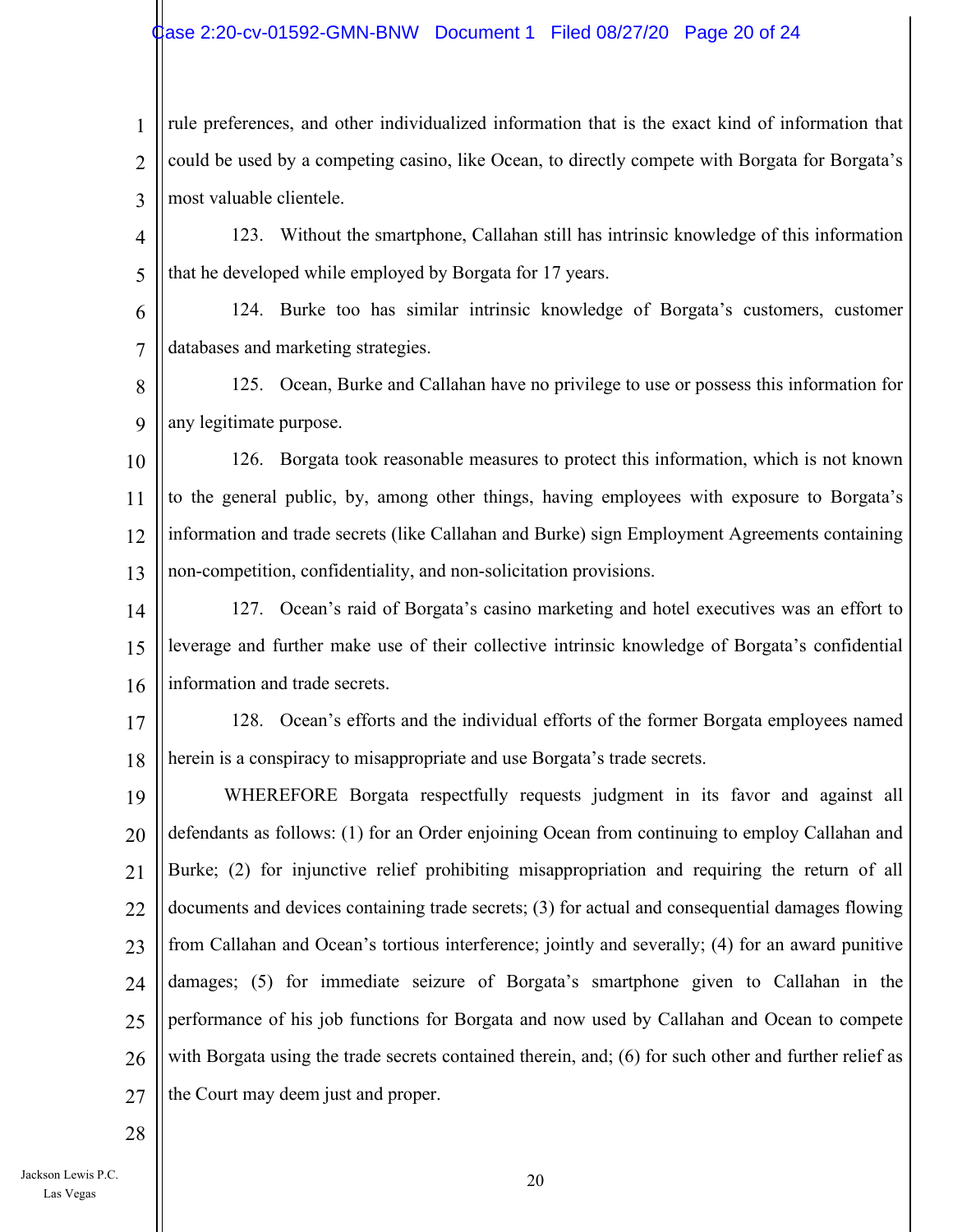| $\mathbf{1}$        | COUNT VII – Racketeer Influenced and Corrupt Organizations, 18 U.S.C. § 1961, et seq.<br>(Against All Defendants) |
|---------------------|-------------------------------------------------------------------------------------------------------------------|
| $\overline{2}$      | 129. The allegations set forth in the preceding paragraphs are incorporated herein by                             |
| 3                   | reference as though set forth in full.                                                                            |
| $\overline{4}$<br>5 | 130. Callahan has retained Borgata's smartphone, issued to him in the performance of                              |
| 6                   | his job functions for Borgata, following his resignation from Borgata.                                            |
| 7                   | 131. The smartphone contains names and phone numbers of Borgata's highest-level                                   |
| 8                   | players and top patrons.                                                                                          |
| 9                   | 132. The information, in form and function, contains a customer list of Borgata's                                 |
| 10                  | highest-level players and top patrons.                                                                            |
| 11                  | 133. In addition to names and contact information, the phone contains messages about                              |
| 12                  | the individual preferences, accommodations, credit requirements, staffing, gaming preferences,                    |
| 13                  | rule preferences, and other individualized information that is the exact kind of information that                 |
| 14                  | could be used by a competing casino, like Ocean, to directly compete with Borgata for Borgata's                   |
| 15                  | most valuable clientele.                                                                                          |
| 16                  | 134. Without the smartphone, Callahan still has intrinsic knowledge of this information                           |
| 17                  | that he developed while employed by Borgata for 17 years.                                                         |
| 18                  | 135. Burke too has intrinsic knowledge of Borgata's trade secrets, and her employment                             |
| 19                  | in an identical position with Ocean necessitates her misappropriation and misuse of those trade                   |
| 20                  | secrets.                                                                                                          |
| 21                  | Theft of trade secrets is a racketeering activity pursuant to the definition in 18<br>136.                        |
| 22                  | U.S.C. § 1831, and given Callahan's misappropriation of the phone, his misappropriation of other                  |
| 23                  | intrinsic knowledge during his employment with Ocean, and Burke's misappropriation of the                         |
| 24                  | same on Ocean's behalf, Defendants have conspired together to commit multiple predicate                           |
| 25                  | violations of the DTSA.                                                                                           |
| 26                  | Ocean, Burke and Callahan have no privilege to use or possess this information for<br>137.                        |
| 27                  | any legitimate purpose.                                                                                           |
| 28                  |                                                                                                                   |
|                     |                                                                                                                   |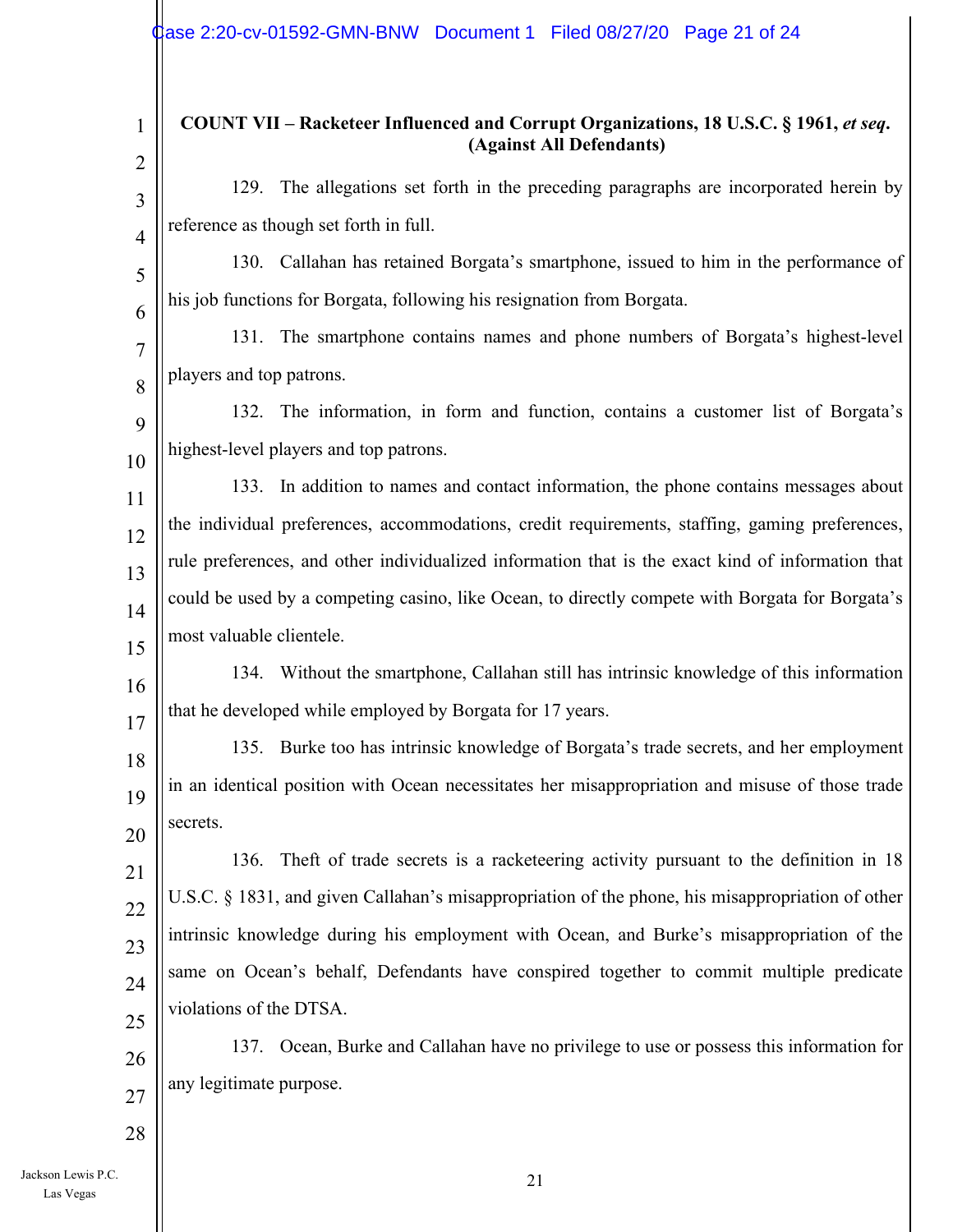- 1 2 3 4 138. Borgata took reasonable measures to protect this information, which is not known to the general public, by, among other things, having employees with exposure to Borgata's information and trade secrets (like Callahan and Burke) sign Employment Agreements containing non-competition, confidentiality, and non-solicitation provisions.
- 5

6

7

139. Ocean's raid of Borgata's casino marketing and hotel executives was an effort to leverage and further make use of their collective intrinsic knowledge of Borgata's confidential information and trade secrets.

8 9 140. Ocean's efforts and the individual efforts of the former Borgata employees named herein is a conspiracy to misappropriate and use Borgata's trade secrets.

10 11 12 13 14 15 16 WHEREFORE Borgata respectfully requests judgment in its favor and against all defendants as follows: (1) for an Order enjoining Ocean from continuing to employ Callahan and Burke; (2) for injunctive relief; (3) for actual and consequential damages flowing from Defendant's action, jointly and severally; (4) for an award punitive damages; (5) for an award of treble damages; (6) for an accounting of all proceeds gained by Ocean as a result of its unlawful activities and the unlawful activities of Callahan, Burke, and former Borgata employees named herein, and; (7) for such other and further relief as the Court may deem just and proper.

17 18 19 20 21 22 WHEREFORE, for each and every Count, Borgata respectfully requests: (1) an award of damages, in an amount to be determined at trial, incurred by Borgata as a result of defendants' unlawful actions; (2) cost and disbursements of this action, including reasonable attorneys' fees, costs, and expenses; (3) pre-trial and post-judgment interest; (4) an accounting and disgorgement of any profits or bonuses earned by Ocean, Callahan, and Burke as a result of their unlawful activities; (5) punitive damages; (6) an order temporarily, preliminarily, and permanently

- 23 24
- 25 26
- 27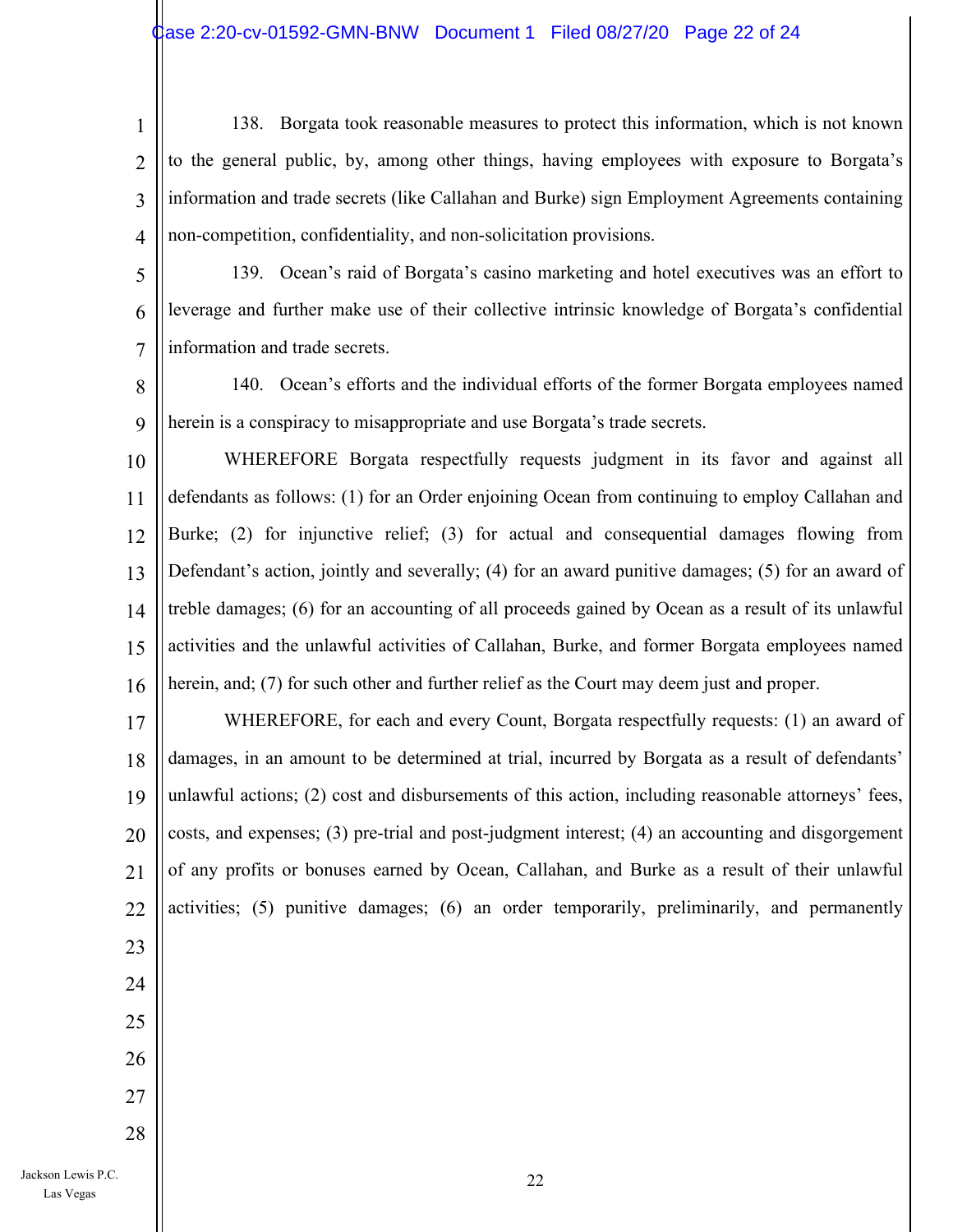# Case 2:20-cv-01592-GMN-BNW Document 1 Filed 08/27/20 Page 23 of 24

| $\mathbf{1}$       |                                 | restraining Ocean from continuing to employ Callahan and Burke and restraining Callahan and    |
|--------------------|---------------------------------|------------------------------------------------------------------------------------------------|
| $\overline{2}$     |                                 | Burke from continuing employment with Ocean, and; (7) for such other and further relief as the |
| $\overline{3}$     | Court may deem just and proper. |                                                                                                |
| $\overline{4}$     | Date: August 27th, 2020         |                                                                                                |
| 5                  |                                 | Respectfully submitted,                                                                        |
| 6                  |                                 | JACKSON LEWIS, P.C.                                                                            |
| 7                  |                                 |                                                                                                |
| 8                  |                                 | $/s$ / Paul T. Trimmer                                                                         |
| 9                  |                                 | Paul T. Trimmer<br>Nevada Bar No. 9291                                                         |
| 10                 |                                 | 300 S. Fourth Street, Ste. 900<br>Las Vegas, Nevada 89101                                      |
|                    |                                 | $T: (702)$ 921-2460                                                                            |
| 11                 |                                 | $F: (702)$ 921-2461                                                                            |
| 12                 |                                 | paul.trimmer@jacksonlewis.com                                                                  |
| 13                 |                                 | John M. Nolan III (pro hac vice in progress)<br>Three Parkway                                  |
| 14                 |                                 | 1601 Cherry Street, Suite 1350                                                                 |
| 15                 |                                 | Philadelphia, PA 19102<br>T: (267) 319-7802                                                    |
| 16                 |                                 | $F: (215)$ 399-2249                                                                            |
| 17                 |                                 | J.Michael.Nolan@jacksonlewis.com                                                               |
| 18                 |                                 | <b>Attorneys for Plaintiff</b>                                                                 |
| 19                 |                                 |                                                                                                |
| 20                 |                                 |                                                                                                |
| 21                 |                                 |                                                                                                |
| 22                 |                                 |                                                                                                |
|                    |                                 |                                                                                                |
| 23                 |                                 |                                                                                                |
| 24                 |                                 |                                                                                                |
| 25                 |                                 |                                                                                                |
| 26                 |                                 |                                                                                                |
| 27                 |                                 |                                                                                                |
| 28                 |                                 |                                                                                                |
| Jackson Lewis P.C. |                                 | 23                                                                                             |